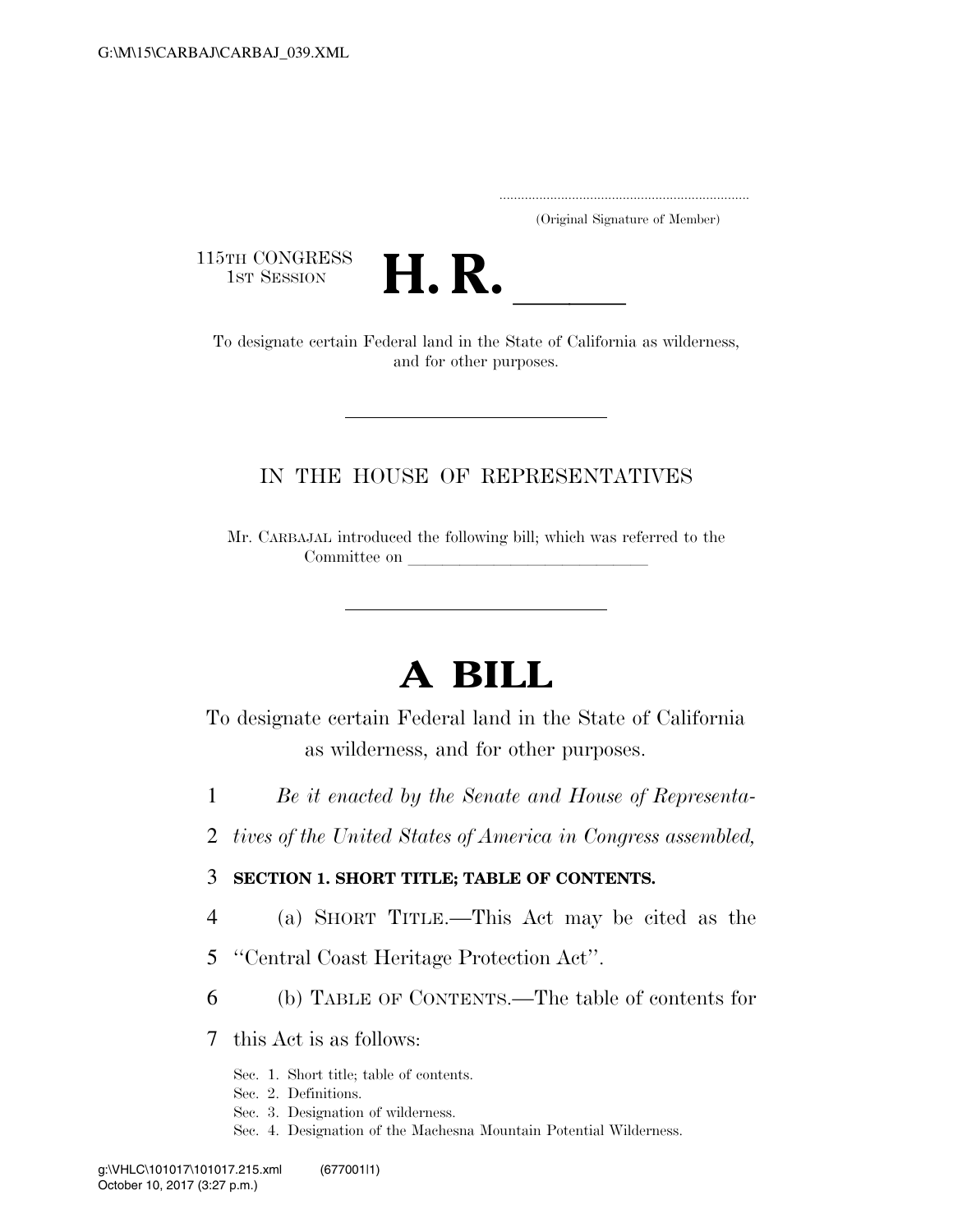Sec. 5. Administration of wilderness.

|                | Sec. 6. Designation of wild and scenic rivers.<br>Sec. 7. Designation of the Fox Mountain Potential Wilderness.<br>Sec. 8. Designation of scenic areas.<br>Sec. 9. Condor National Recreation Trail.<br>Sec. 10. Forest service study.<br>Sec. 11. Nonmotorized recreation opportunities.<br>Sec. 12. Use by members of Tribes. |
|----------------|---------------------------------------------------------------------------------------------------------------------------------------------------------------------------------------------------------------------------------------------------------------------------------------------------------------------------------|
| 1              | SEC. 2. DEFINITIONS.                                                                                                                                                                                                                                                                                                            |
| $\overline{2}$ | In this Act:                                                                                                                                                                                                                                                                                                                    |
| 3              | (1) SCENIC AREAS.—The term "scenic area"                                                                                                                                                                                                                                                                                        |
| 4              | means a scenic area designated by section $8(a)$ .                                                                                                                                                                                                                                                                              |
| 5              | SECRETARY.—The term "Secretary"<br>(2)                                                                                                                                                                                                                                                                                          |
| 6              | means-                                                                                                                                                                                                                                                                                                                          |
| 7              | (A) with respect to land managed by the                                                                                                                                                                                                                                                                                         |
| 8              | Bureau of Land Management, the Secretary of                                                                                                                                                                                                                                                                                     |
| 9              | the Interior; and                                                                                                                                                                                                                                                                                                               |
| 10             | (B) with respect to land managed by the                                                                                                                                                                                                                                                                                         |
| 11             | Forest Service, the Secretary of Agriculture.                                                                                                                                                                                                                                                                                   |
| 12             | (3) STATE.—The term "State" means the State                                                                                                                                                                                                                                                                                     |
| 13             | of California.                                                                                                                                                                                                                                                                                                                  |
| 14             | (4) WILDERNESS AREA.—The term "wilderness"                                                                                                                                                                                                                                                                                      |
| 15             | area" means a wilderness area or wilderness addi-                                                                                                                                                                                                                                                                               |
| 16             | tion designated by section $3(a)$ .                                                                                                                                                                                                                                                                                             |
| 17             | SEC. 3. DESIGNATION OF WILDERNESS.                                                                                                                                                                                                                                                                                              |
| 18             | (a) IN GENERAL.—In accordance with the Wilderness                                                                                                                                                                                                                                                                               |
| 19             | Act (16 U.S.C. 1131 et seq.), the following areas in the                                                                                                                                                                                                                                                                        |
| 20             | State are designated as wilderness areas and as compo-                                                                                                                                                                                                                                                                          |
| 21             | nents of the National Wilderness Preservation System:                                                                                                                                                                                                                                                                           |
|                |                                                                                                                                                                                                                                                                                                                                 |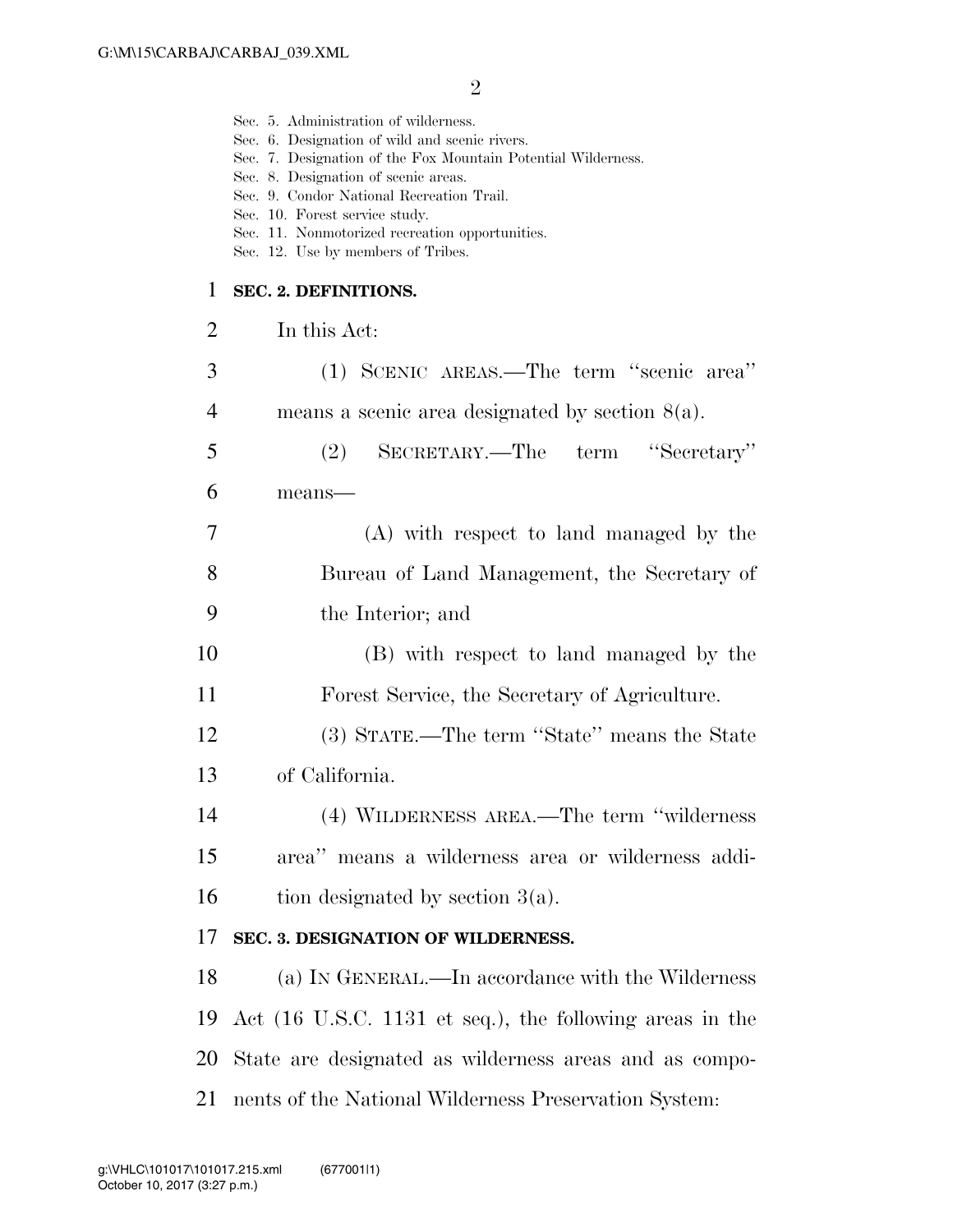(1) Certain land in the Bakersfield Field Office of the Bureau of Land Management comprising ap- proximately 35,619 acres, as generally depicted on the map entitled ''Caliente Mountain Wilderness Area—Proposed'' and dated May 31, 2017, which shall be known as the ''Caliente Mountain Wilder-ness''.

 (2) Certain land in the Bakersfield Field Office of the Bureau of Land Management comprising ap- proximately 13,332 acres, as generally depicted on the map entitled ''Soda Lake Wilderness Area—Pro- posed'' and dated May 31, 2017, which shall be known as the ''Soda Lake Wilderness''.

 (3) Certain land in the Bakersfield Field Office of the Bureau of Land Management comprising ap- proximately 12,585 acres, as generally depicted on the map entitled ''Temblor Range Wilderness Area—Proposed'' and dated May 31, 2017, which shall be known as the ''Temblor Range Wilderness''.

 (4) Certain land in the Los Padres National Forest comprising approximately 23,670 acres, as generally depicted on the map entitled ''Chumash Wilderness Area Additions—Proposed'' and dated October 4, 2017, which shall be incorporated into and managed as part of the Chumash Wilderness as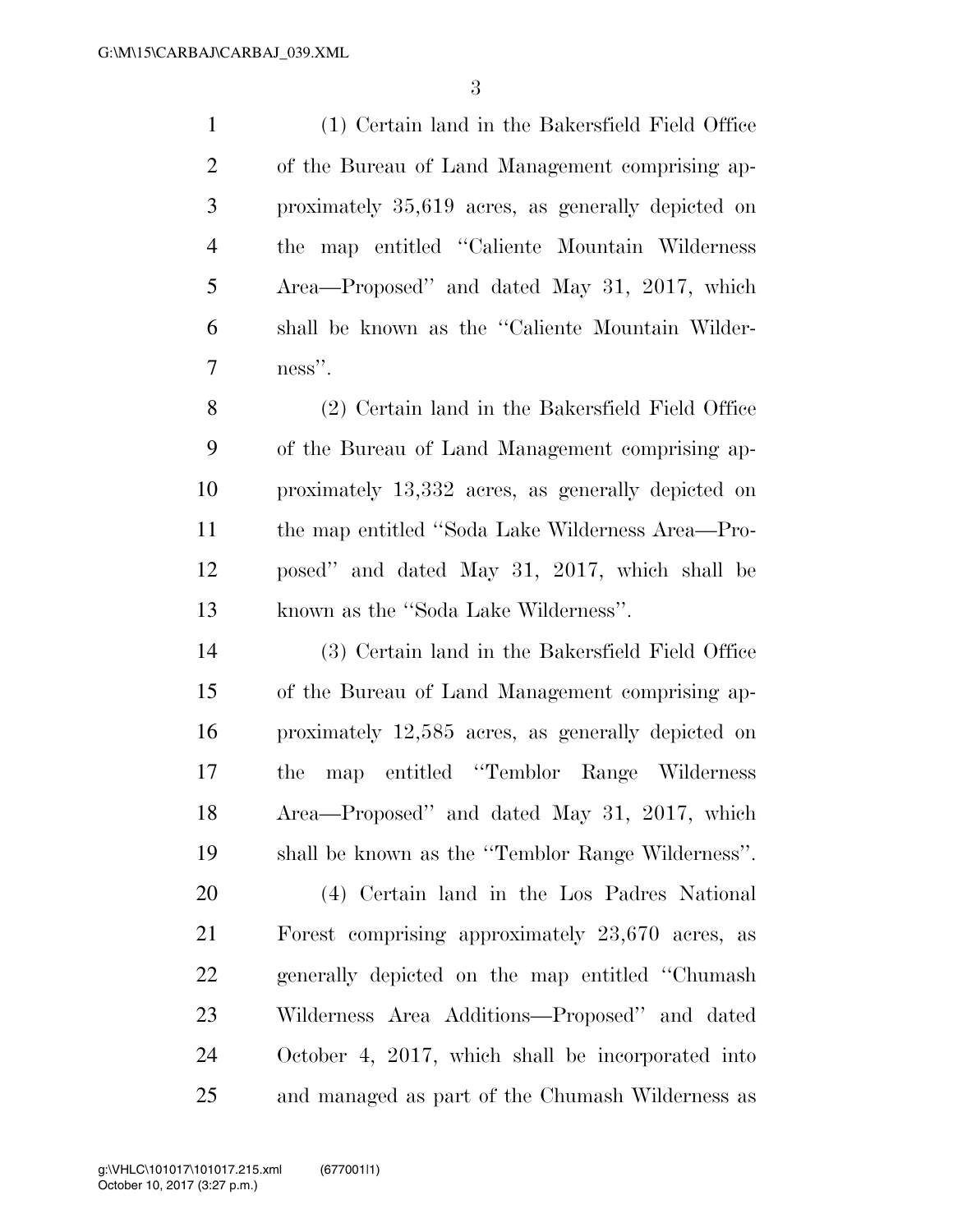designated by the Los Padres Condor Range and River Protection Act (Public Law 102–301; 106 Stat. 242).

 (5) Certain land in the Los Padres National Forest comprising approximately 54,221 acres, as generally depicted on the maps entitled ''Dick Smith Wilderness Area Additions—Proposed Map 1 of 2 (Bear Canyon and Cuyama Peak Units)'' and ''Dick Smith Wilderness Area Additions—Proposed Map 2 of 2 (Buckhorn and Mono Units)'' and dated Octo- ber 4, 2017, which shall be incorporated into and managed as part of the Dick Smith Wilderness as designated by the California Wilderness Act of 1984 (Public Law 98–425; 16 U.S.C. 1132 note).

 (6) Certain land in the Los Padres National Forest and the Bakersfield Field Office of the Bu- reau of Land Management comprising approximately 7,289 acres, as generally depicted on the map enti- tled ''Garcia Wilderness Area Additions—Proposed'' and dated October 4, 2017, which shall be incor- porated into and managed as part of the Garcia Wil- derness as designated by the Los Padres Condor Range and River Protection Act (Public Law 102– 301; 106 Stat. 242).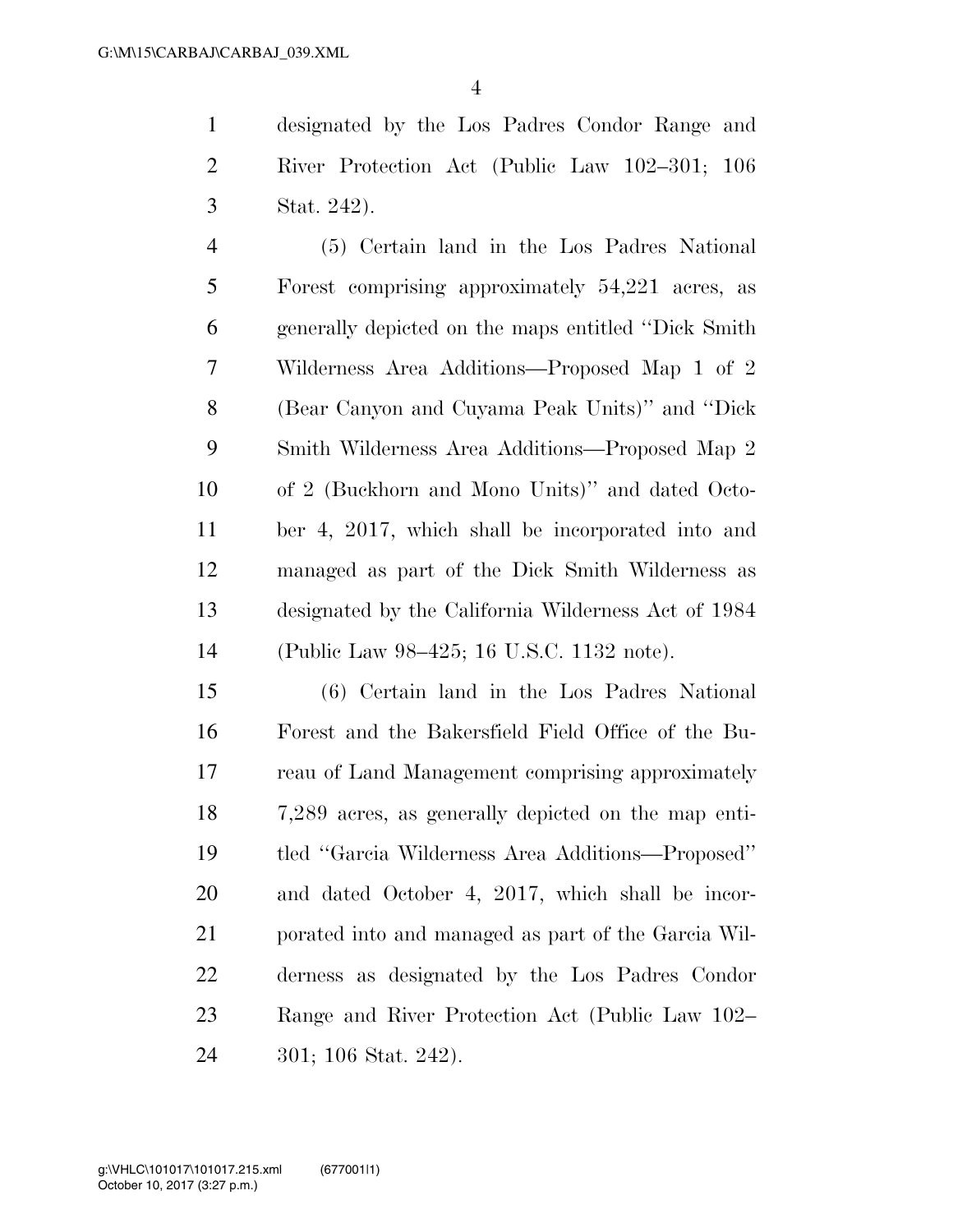(7) Certain land in the Los Padres National Forest and the Bakersfield Field Office of the Bu- reau of Land Management comprising approximately 8,671 acres, as generally depicted on the map enti- tled ''Machesna Mountain Wilderness Area Addi- tions—Proposed'' and dated October 4, 2017, which shall be incorporated into and managed as part of the Machesna Mountain Wilderness as designated by the California Wilderness Act of 1984 (Public Law 98–425; 16 U.S.C. 1132 note).

 (8) Certain land in the Los Padres National Forest comprising approximately 30,184 acres, as generally depicted on the map entitled ''Matilija Wil- derness Area Additions—Proposed'' and dated Octo- ber 4, 2017, which shall be incorporated into and managed as part of the Matilija Wilderness as des- ignated by the Los Padres Condor Range and River Protection Act (Public Law 102–301; 106 Stat. 242).

 (9) Certain land in the Los Padres National Forest comprising approximately 24,040 acres, as generally depicted on the map entitled ''San Rafael Wilderness Area Additions—Proposed'' and dated October 4, 2017, which shall be incorporated into and managed as part of the San Rafael Wilderness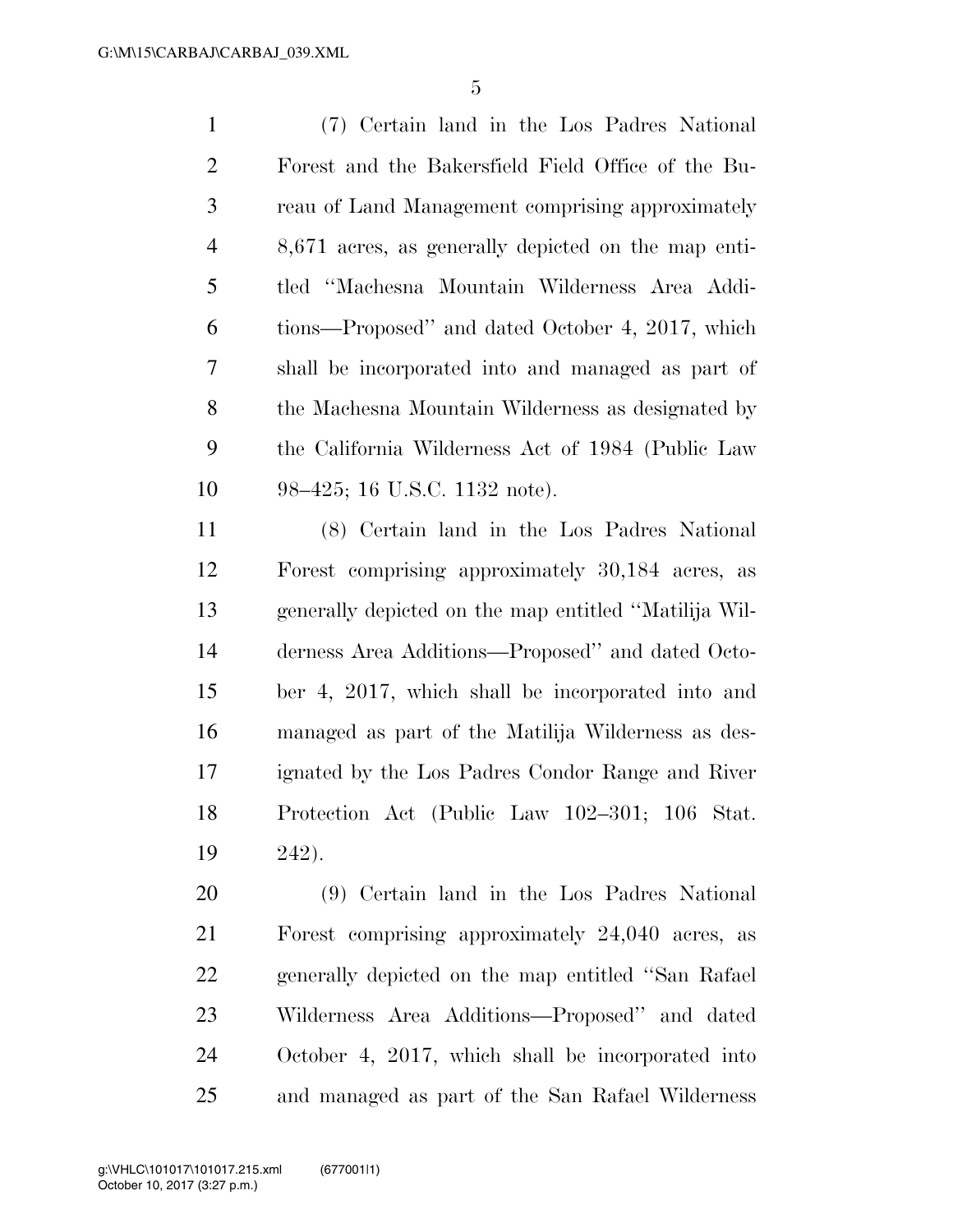as designated by Public Law 90–271 (82 Stat. 51), the California Wilderness Act of 1984 (Public Law 98–425; 16 U.S.C. 1132 note), and the Los Padres Condor Range and River Protection Act (Public Law 102–301; 106 Stat. 242).

 (10) Certain land in the Los Padres National Forest comprising approximately 3,115 acres, as generally depicted on the map entitled ''Santa Lucia Wilderness Area Additions—Proposed'' and dated October 4, 2017, which shall be incorporated into and managed as part of the Santa Lucia Wilderness as designated by the Endangered American Wilder- ness Act of 1978 (Public Law 95–237; 16 U.S.C. 1132 note).

 (11) Certain land in the Los Padres National Forest comprising approximately 14,313 acres, as generally depicted on the map entitled ''Sespe Wil- derness Area Additions—Proposed'' and dated Octo- ber 4, 2017, which shall be incorporated into and managed as part of the Sespe Wilderness as des- ignated by the Los Padres Condor Range and River Protection Act (Public Law 102–301; 106 Stat. 242).

 (12) Certain land in the Los Padres National Forest comprising approximately 17,870 acres, as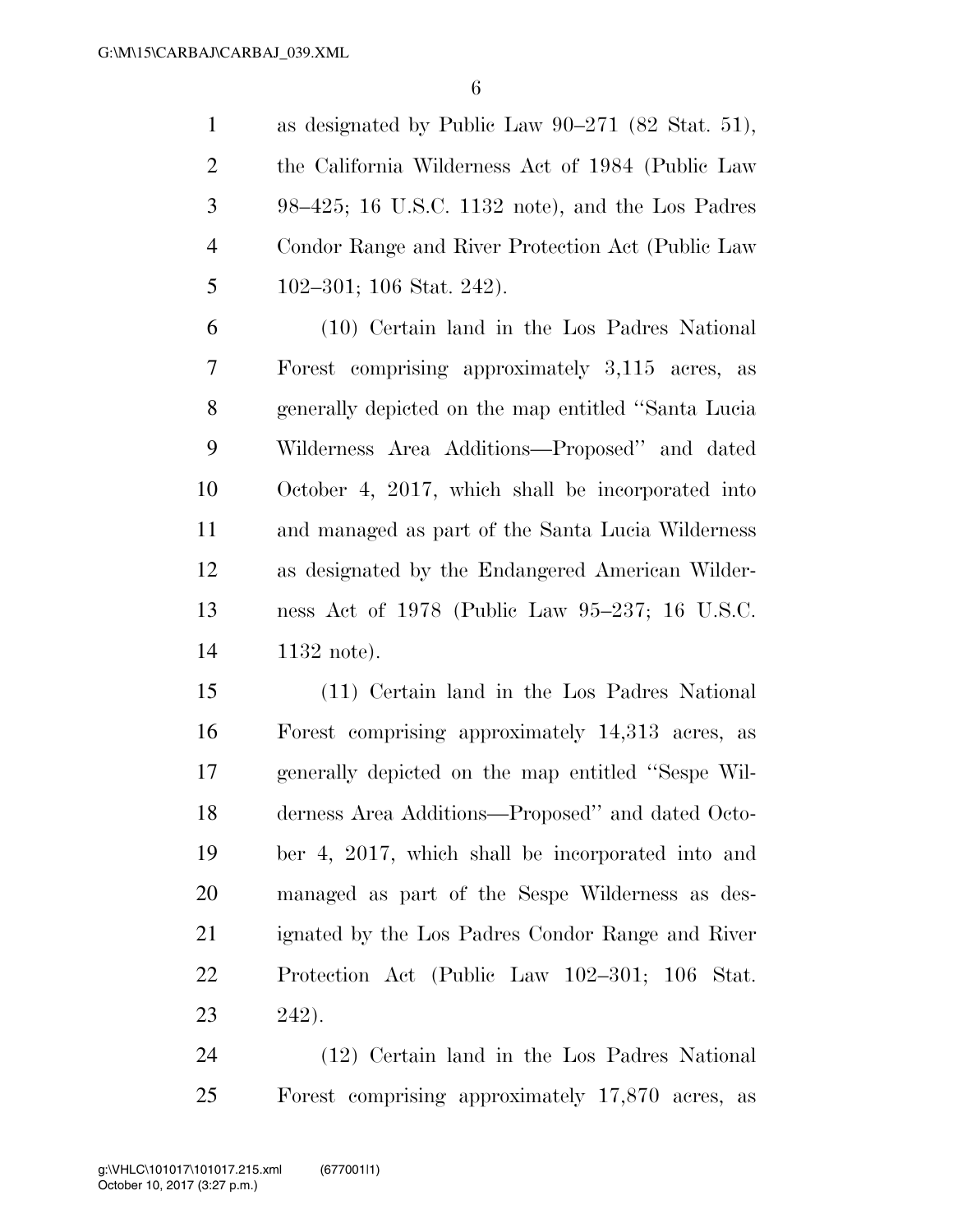| $\mathbf{1}$   | generally depicted on the map entitled "Diablo"        |
|----------------|--------------------------------------------------------|
| $\overline{2}$ | Caliente Wilderness Area—Proposed" and dated Oc-       |
| 3              | tober 4, 2017, which shall be known as the "Diablo"    |
| $\overline{4}$ | Caliente Wilderness".                                  |
| 5              | (b) MAPS AND LEGAL DESCRIPTIONS.—                      |
| 6              | $(1)$ In GENERAL.—As soon as practicable after         |
| 7              | the date of enactment of this Act, the Secretary       |
| 8              | shall file maps and legal descriptions of the wilder-  |
| 9              | ness areas with—                                       |
| 10             | (A) the Committee on Energy and Natural                |
| 11             | Resources of the Senate; and                           |
| 12             | (B) the Committee on Natural Resources                 |
| 13             | of the House of Representatives.                       |
| 14             | (2) FORCE OF LAW.—The maps and legal de-               |
| 15             | scriptions filed under paragraph (1) shall have the    |
| 16             | same force and effect as if included in this Act, ex-  |
| 17             | cept that the Secretary may correct any clerical and   |
| 18             | typographical errors in the maps and legal descrip-    |
| 19             | tions.                                                 |
| 20             | PUBLIC AVAILABILITY.—The<br><b>(3)</b><br>maps<br>and  |
| 21             | legal descriptions filed under paragraph (1) shall be  |
| 22             | on file and available for public inspection in the ap- |
| 23             | propriate offices of the Forest Service and Bureau     |
| 24             | of Land Management.                                    |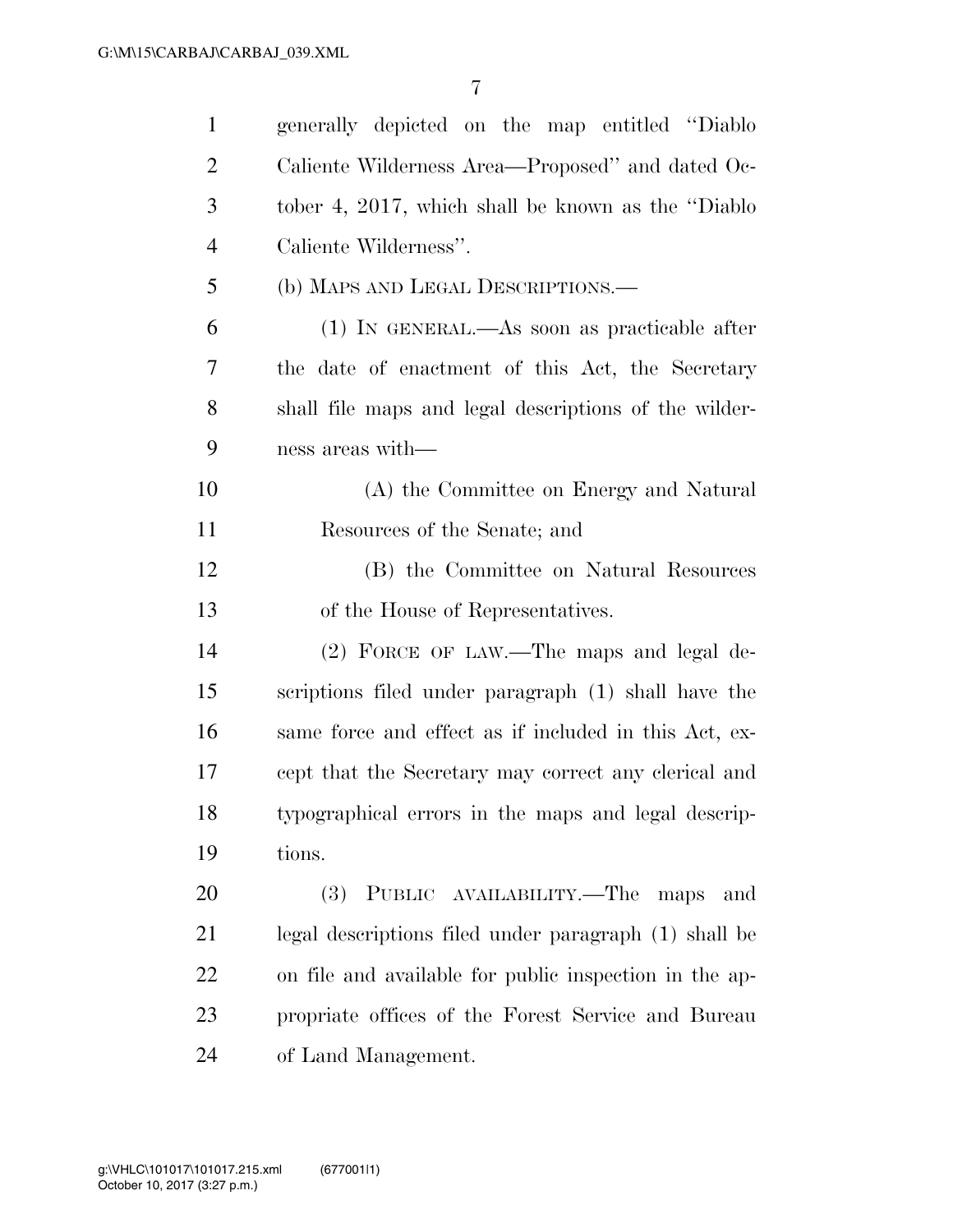## **SEC. 4. DESIGNATION OF THE MACHESNA MOUNTAIN PO-TENTIAL WILDERNESS.**

 (a) DESIGNATION.—In furtherance of the purposes of the Wilderness Act (16 U.S.C. 1131 et seq.), certain land in the Los Padres National Forest comprising approxi- mately 2,359 acres, as generally depicted on the map enti- tled ''Machesna Mountain Potential Wilderness Area'' and dated October 4, 2017, is designated as the Machesna Mountain Potential Wilderness Area.

- (b) MAP AND LEGAL DESCRIPTION.—
- (1) IN GENERAL.—As soon as practicable after the date of enactment of this Act, the Secretary shall file a map and legal description of the Machesna Mountain Potential Wilderness Area (re- ferred to in this section as the ''potential wilderness area'') with—
- (A) the Committee on Energy and Natural Resources of the Senate; and
- (B) the Committee on Natural Resources of the House of Representatives.

21 (2) FORCE OF LAW.—The map and legal de- scription filed under paragraph (1) shall have the same force and effect as if included in this Act, ex- cept that the Secretary may correct any clerical and typographical errors in the map and legal descrip-tion.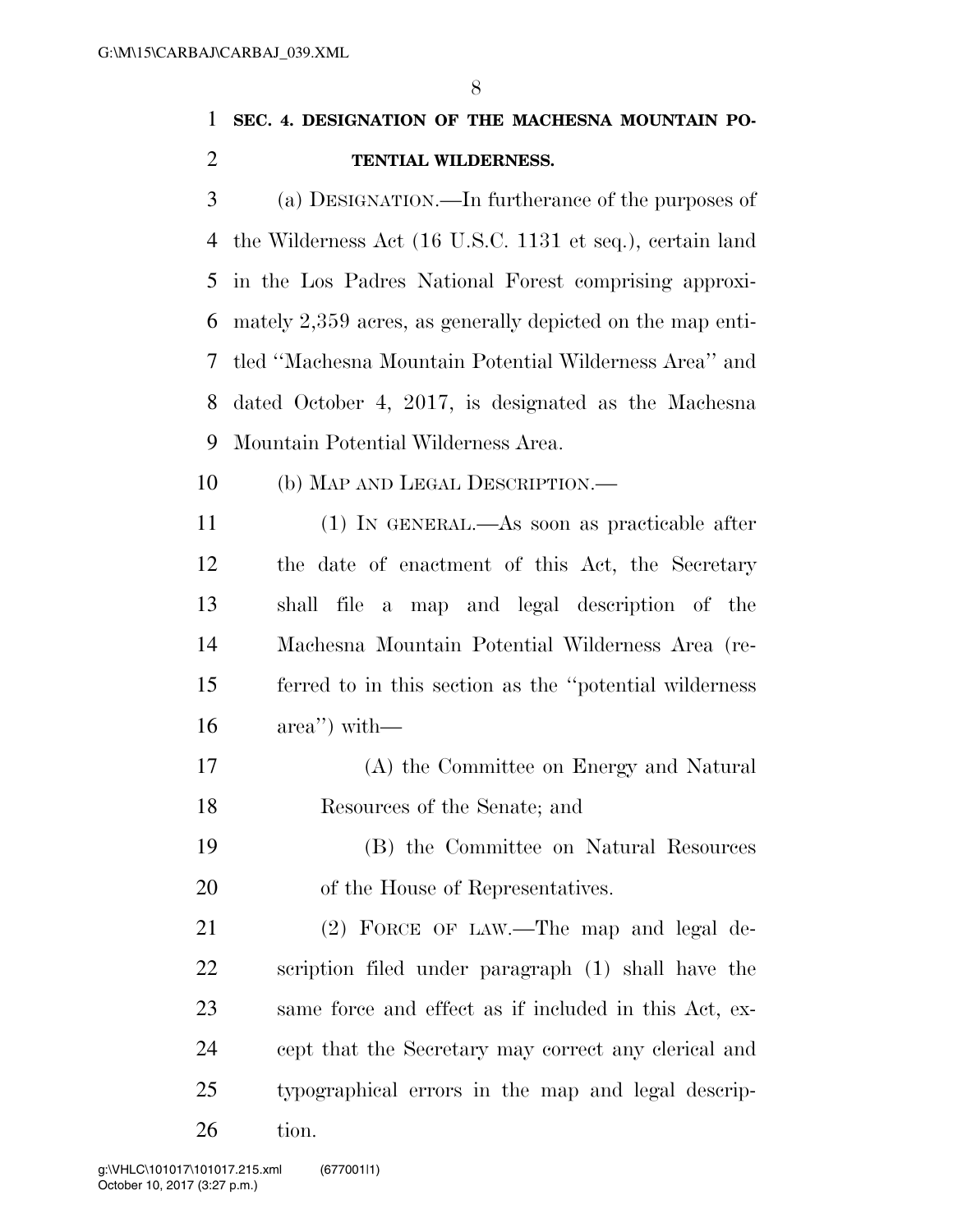| $\mathbf{1}$   | (3) PUBLIC AVAILABILITY.—The map and legal                      |
|----------------|-----------------------------------------------------------------|
| $\overline{2}$ | description filed under paragraph (1) shall be on file          |
| 3              | and available for public inspection in the appropriate          |
| $\overline{4}$ | offices of the Forest Service.                                  |
| 5              | (c) MANAGEMENT.—Except as provided in subsection                |
| 6              | (d) and subject to valid existing rights, the Secretary shall   |
| 7              | manage the potential wilderness area in accordance with         |
| 8              | the Wilderness Act $(16 \text{ U.S.C. } 1131 \text{ et seq.}).$ |
| 9              | (d) TRAIL USE, CONSTRUCTION, RECONSTRUCTION,                    |
| 10             | AND REALIGNMENT.                                                |
| 11             | (1) IN GENERAL.—In accordance with para-                        |
| 12             | $graph (2)$ , the Secretary may reconstruct, realign, or        |
| 13             | reroute the Pine Mountain Trail.                                |
| 14             | (2) REQUIREMENT.—In carrying out the recon-                     |
| 15             | struction, realignment, or rerouting under paragraph            |
| 16             | $(1)$ , the Secretary shall—                                    |
| 17             | (A) comply with all existing laws (including                    |
| 18             | regulations); and                                               |
| 19             | (B) to the maximum extent practicable,                          |
| 20             | use the minimum tool or administrative practice                 |
| 21             | necessary to accomplish the reconstruction, re-                 |
| 22             | alignment, or rerouting with the least amount                   |
| 23             | of adverse impact on wilderness character and                   |
| 24             | resources.                                                      |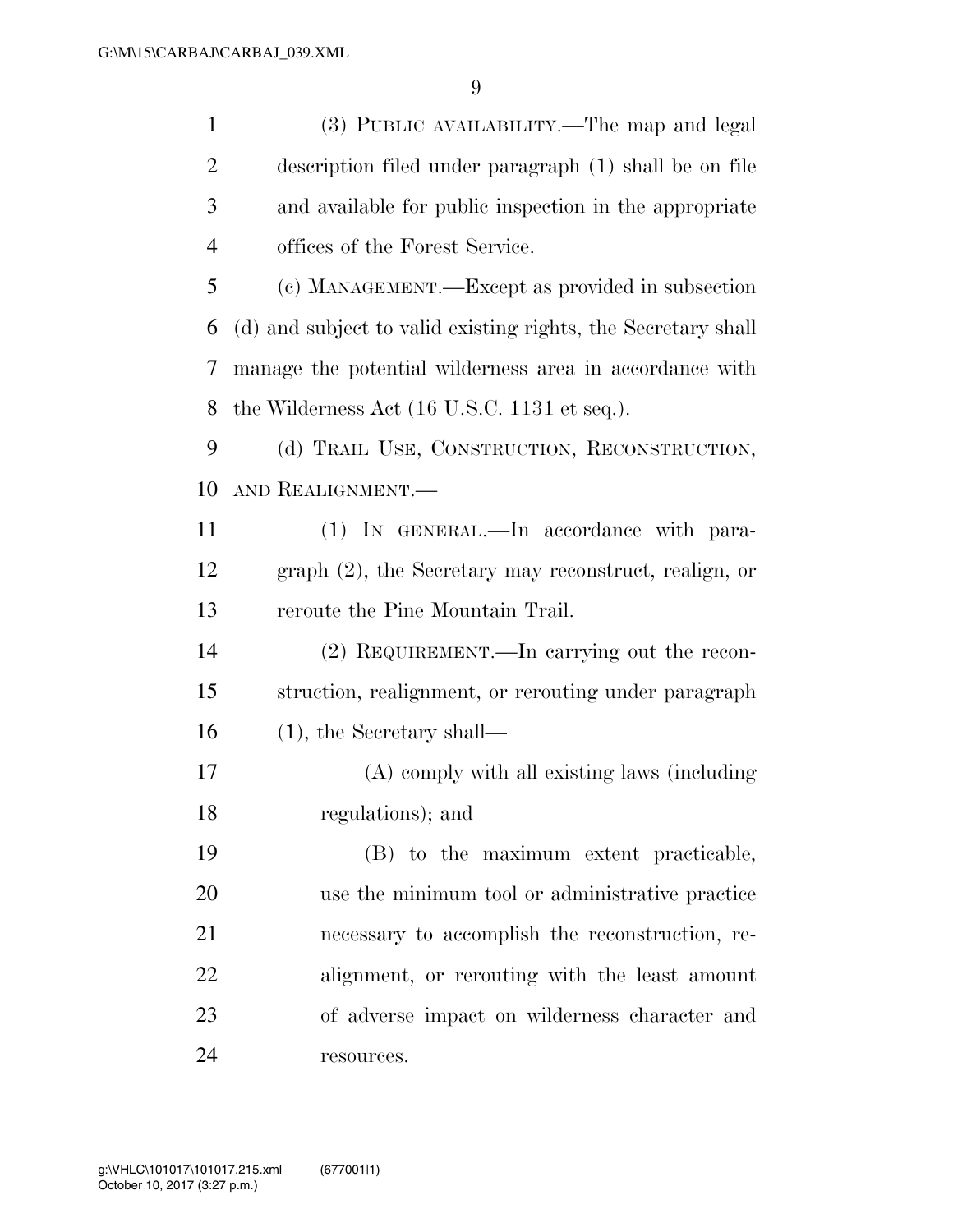(3) MOTORIZED VEHICLES AND MACHINERY.— In accordance with paragraph (2), the Secretary may use motorized vehicles and machinery to carry out the trail reconstruction, realignment, or rerout- ing authorized by this subsection. (4) MOTORIZED AND MECHANIZED VEHI- CLES.—The Secretary may permit the use of motor- ized and mechanized vehicles on the existing Pine Mountain Trail in accordance with existing law (in- cluding regulations) and this subsection until such date as the potential wilderness area is designated as wilderness in accordance with subsection (h). (e) WITHDRAWAL.—Subject to valid existing rights, the Federal land in the potential wilderness area is with- drawn from all forms of— (1) entry, appropriation, or disposal under the public land laws; (2) location, entry, and patent under the mining laws; and (3) disposition under all laws pertaining to min-eral and geothermal leasing or mineral materials.

 (f) COOPERATIVE AGREEMENTS.—In carrying out this section, the Secretary may enter into cooperative agreements with State, Tribal, and local governmental en-tities and private entities to complete the trail reconstruc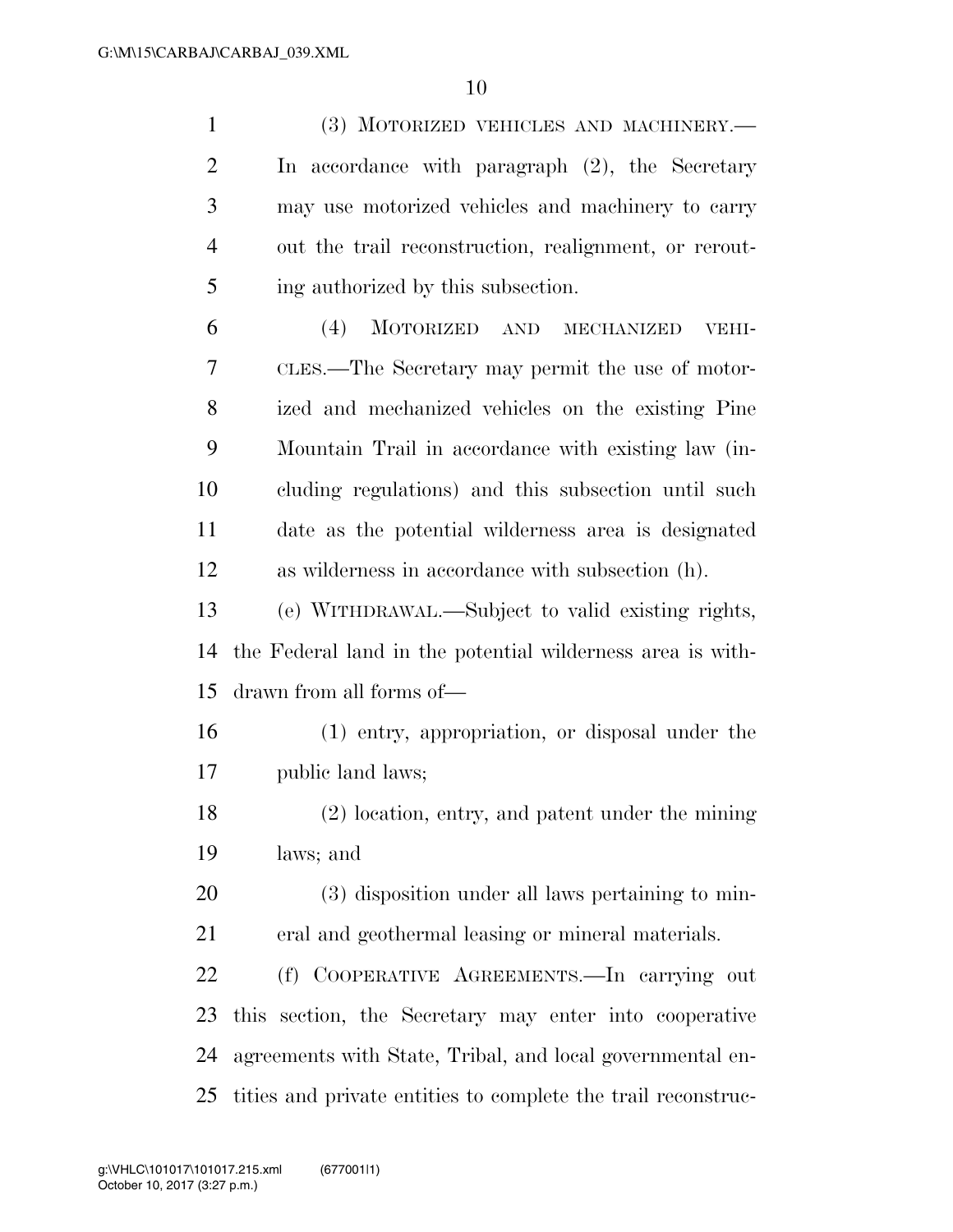tion, realignment, or rerouting authorized by subsection (d).

- (g) BOUNDARIES.—The Secretary shall modify the boundary of the potential wilderness area to exclude any area within 150 feet of the centerline of the new location of any trail that has been reconstructed, realigned, or re-routed under subsection (d).
- (h) WILDERNESS DESIGNATION.—
- (1) IN GENERAL.—The potential wilderness area, as modified under subsection (g), shall be des- ignated as wilderness and as a component of the Na- tional Wilderness Preservation System on the earlier of—
- (A) the date on which the Secretary pub- lishes in the Federal Register notice that the trail reconstruction, realignment, or rerouting authorized by subsection (d) has been com-pleted; and
- (B) the date that is 20 years after the date of enactment of this Act.
- 21 (2) ADMINISTRATION OF WILDERNESS. On designation as wilderness under this section, the po-tential wilderness area shall be—
- (A) incorporated into the Machesna Moun-tain Wilderness Area, as designated by the Cali-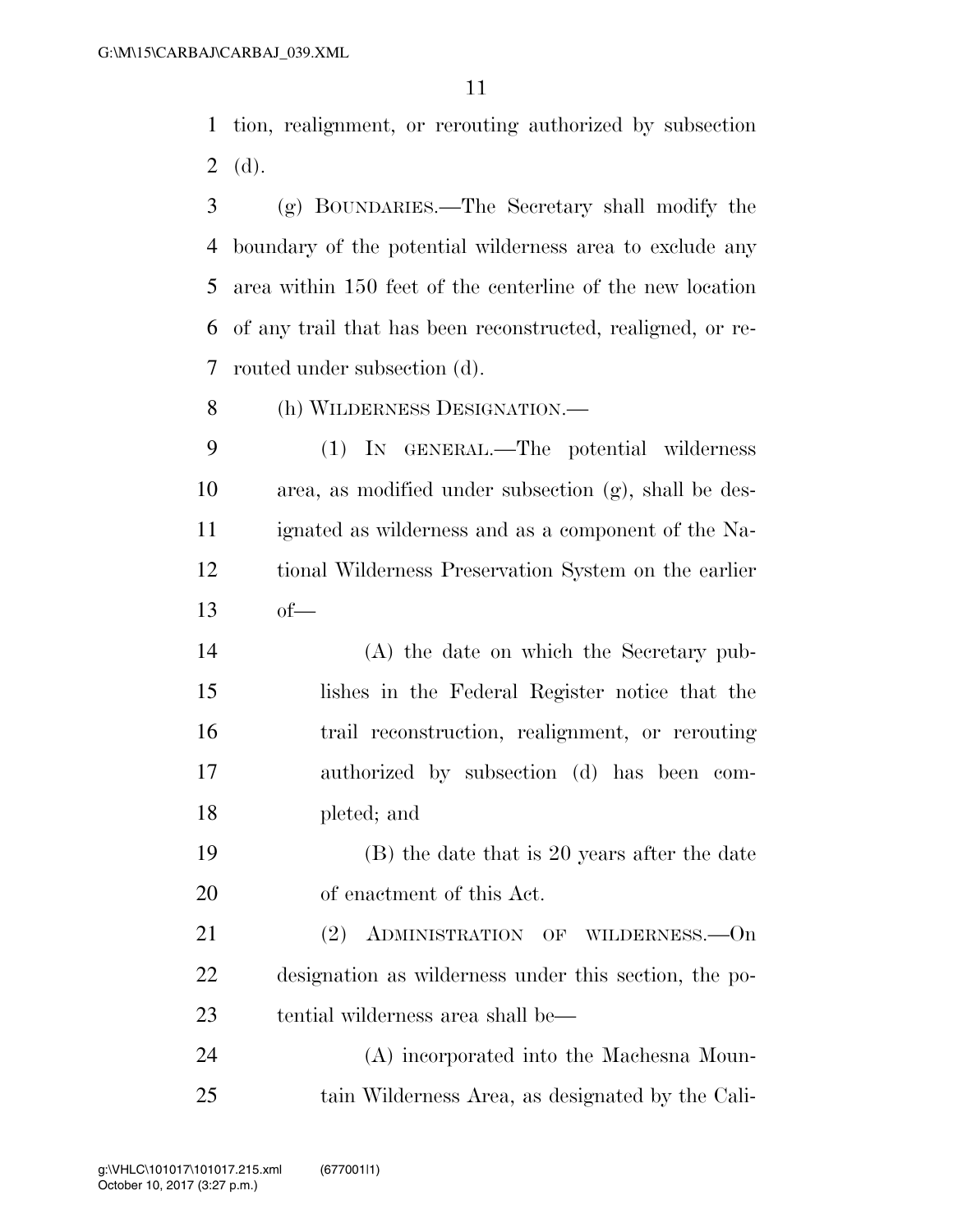| $\mathbf{1}$   | fornia Wilderness Act of 1984 (Public Law 98–             |
|----------------|-----------------------------------------------------------|
| $\overline{2}$ | $425$ ; 16 U.S.C. 1132 note) and expanded by              |
| 3              | section 3; and                                            |
| $\overline{4}$ | (B) administered in accordance with sec-                  |
| 5              | tion 5 and the Wilderness Act (16 U.S.C. 1131)            |
| 6              | $et seq.$ ).                                              |
| 7              | SEC. 5. ADMINISTRATION OF WILDERNESS.                     |
| 8              | (a) IN GENERAL.—Subject to valid existing rights,         |
| 9              | the wilderness areas shall be administered by the Sec-    |
| 10             | retary in accordance with this Act and the Wilderness Act |
| <sup>11</sup>  | $(16$ U.S.C. 1131 et seq.), except that—                  |
| 12             | $(1)$ any reference in the Wilderness Act $(16)$          |
| 13             | U.S.C. 1131 et seq.) to the effective date of that Act    |
| 14             | shall be considered to be a reference to the date of      |
| 15             | enactment of this Act; and                                |
| 16             | $(2)$ any reference in the Wilderness Act $(16)$          |
| 17             | U.S.C. 1131 et seq.) to the Secretary of Agriculture      |
| 18             | shall be considered to be a reference to the Secretary    |
| 19             | that has jurisdiction over the wilderness area.           |
| 20             | FIRE MANAGEMENT AND RELATED ACTIVI-<br>(b)                |
| 21             | TIES.                                                     |
| 22             | (1) IN GENERAL.—The Secretary may take any                |
| 23             | measures in a wilderness area as are necessary for        |
| 24             | the control of fire, insects, and diseases in accord-     |
| 25             | ance with section $4(d)(1)$ of the Wilderness Act (16)    |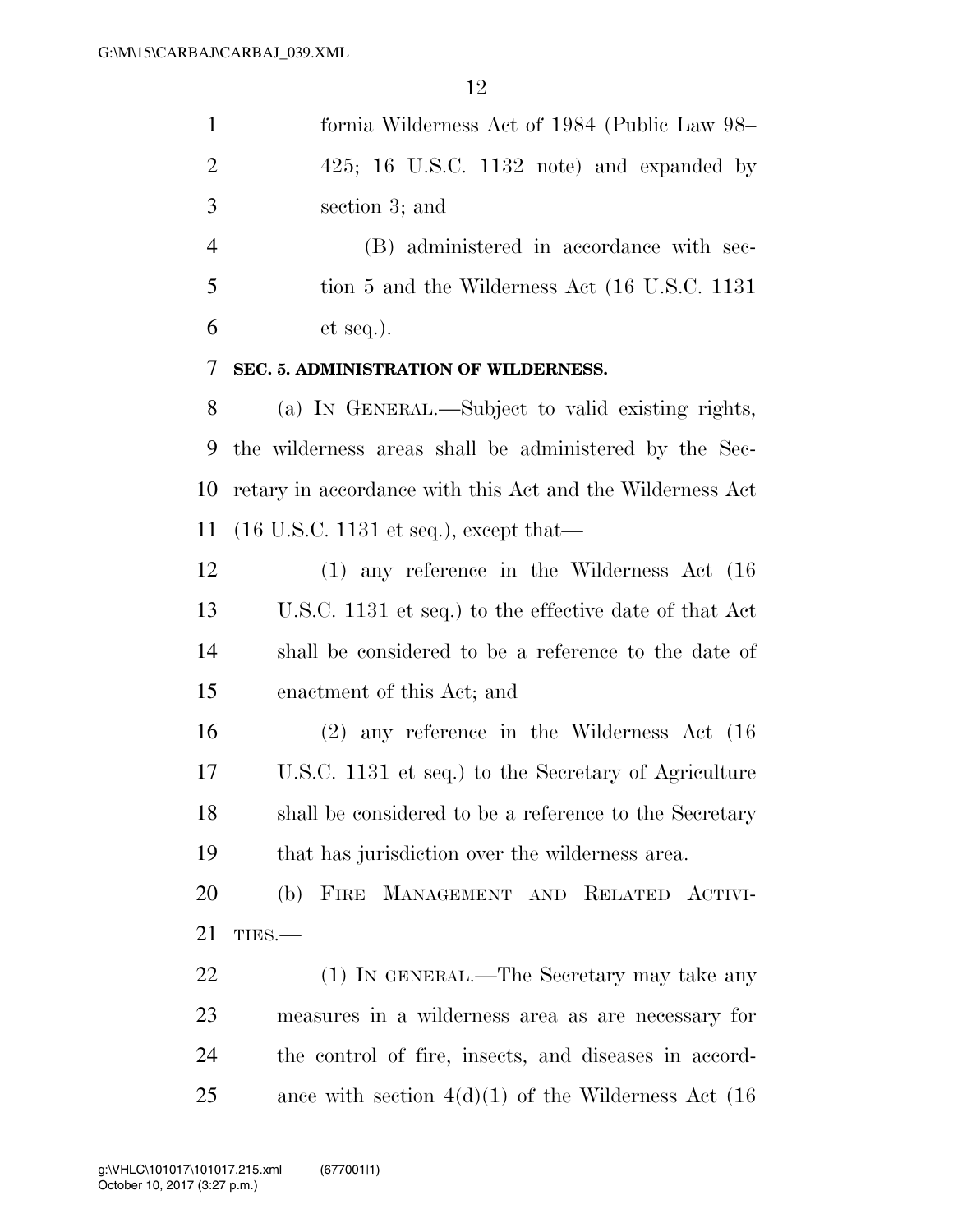1 U.S.C.  $1133(d)(1)$  and House Report 98–40 of the 98th Congress.

 (2) FUNDING PRIORITIES.—Nothing in this Act limits funding for fire and fuels management in the wilderness areas.

 (3) REVISION AND DEVELOPMENT OF LOCAL FIRE MANAGEMENT PLANS.—As soon as practicable after the date of enactment of this Act, the Sec- retary shall amend the local information in the Fire Management Reference System or individual oper- ational plans that apply to the land designated as a wilderness area.

 (4) ADMINISTRATION.—Consistent with para- graph (1) and other applicable Federal law, to en- sure a timely and efficient response to fire emer- gencies in the wilderness areas, the Secretary shall enter into agreements with appropriate State or local firefighting agencies.

 (c) GRAZING.—The grazing of livestock in the wilder- ness areas, if established before the date of enactment of this Act, shall be permitted to continue, subject to any reasonable regulations as the Secretary considers nec-essary in accordance with—

24 (1) section  $4(d)(4)$  of the Wilderness Act (16) 25 U.S.C.  $1133(d)(4)$ ;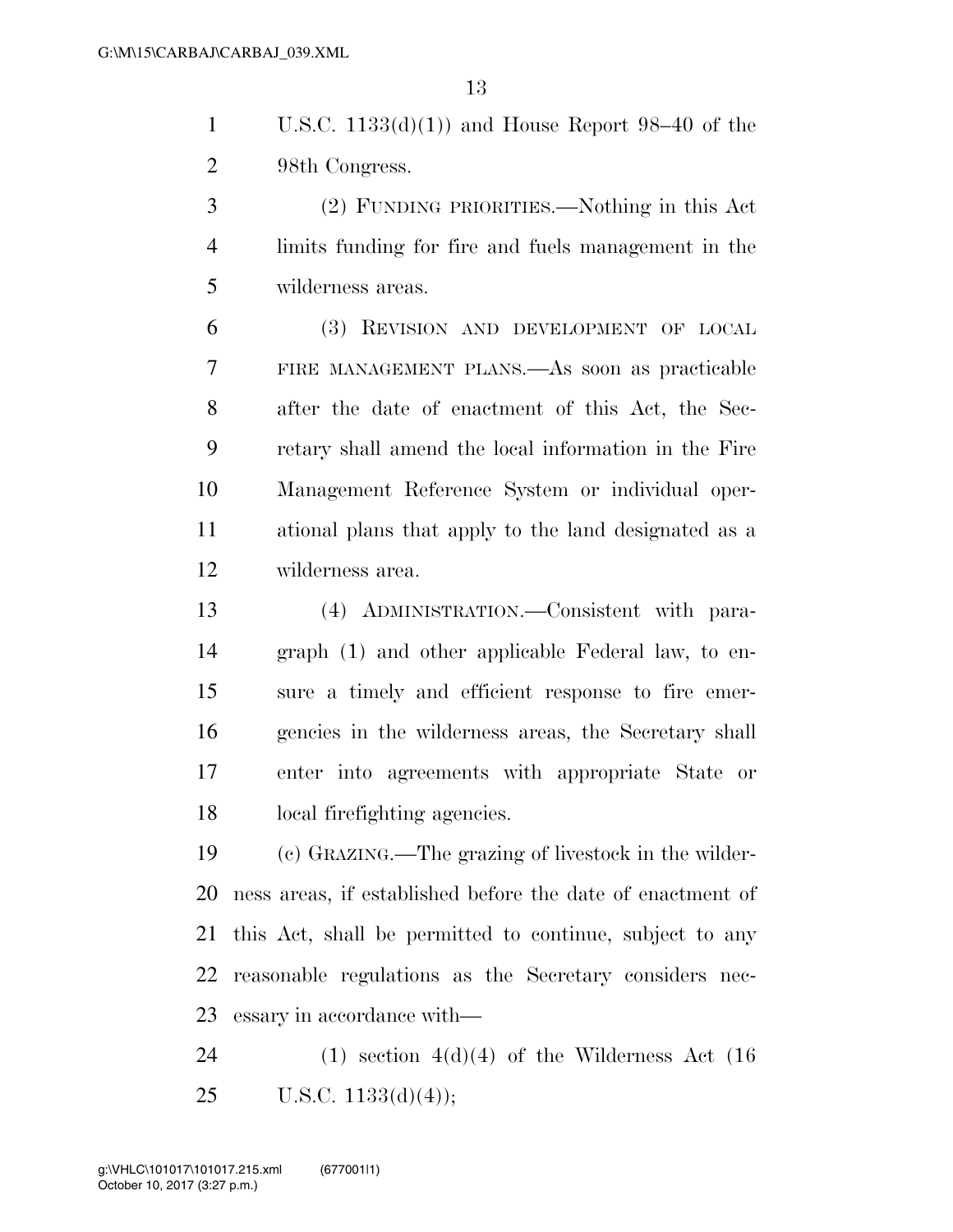| $\mathbf{1}$   | $(2)$ the guidelines set forth in Appendix A of                        |
|----------------|------------------------------------------------------------------------|
| $\overline{2}$ | House Report 101–405, accompanying H.R. 2570 of                        |
| 3              | the 101st Congress for land under the jurisdiction of                  |
| $\overline{4}$ | the Secretary of the Interior;                                         |
| 5              | (3) the guidelines set forth in House Report                           |
| 6              | $96-617$ , accompanying H.R. 5487 of the 96th Con-                     |
| 7              | gress for land under the jurisdiction of the Secretary                 |
| 8              | of Agriculture; and                                                    |
| 9              | (4) all other laws governing livestock grazing on                      |
| 10             | Federal public land.                                                   |
| 11             | (d) FISH AND WILDLIFE.—                                                |
| 12             | (1) IN GENERAL.—In accordance with section                             |
| 13             | $4(d)(7)$ of the Wilderness Act $(16 \text{ U.S.C.})$                  |
| 14             | $1133(d)(7)$ , nothing in this Act affects the jurisdic-               |
| 15             | tion or responsibilities of the State with respect to                  |
| 16             | fish and wildlife on public land in the State.                         |
| 17             | (2) MANAGEMENT ACTIVITIES.—In furtherance                              |
| 18             | of the purposes and principles of the Wilderness Act                   |
| 19             | $(16 \text{ U.S.C. } 1131 \text{ et seq.}),$ the Secretary may conduct |
| 20             | any management activities that are necessary to                        |
| 21             | maintain or restore fish and wildlife populations and                  |
| 22             | habitats in the wilderness areas, if the management                    |
| 23             | activities are—                                                        |
| 24             | (A) consistent with relevant wilderness                                |
| 25             | management plans;                                                      |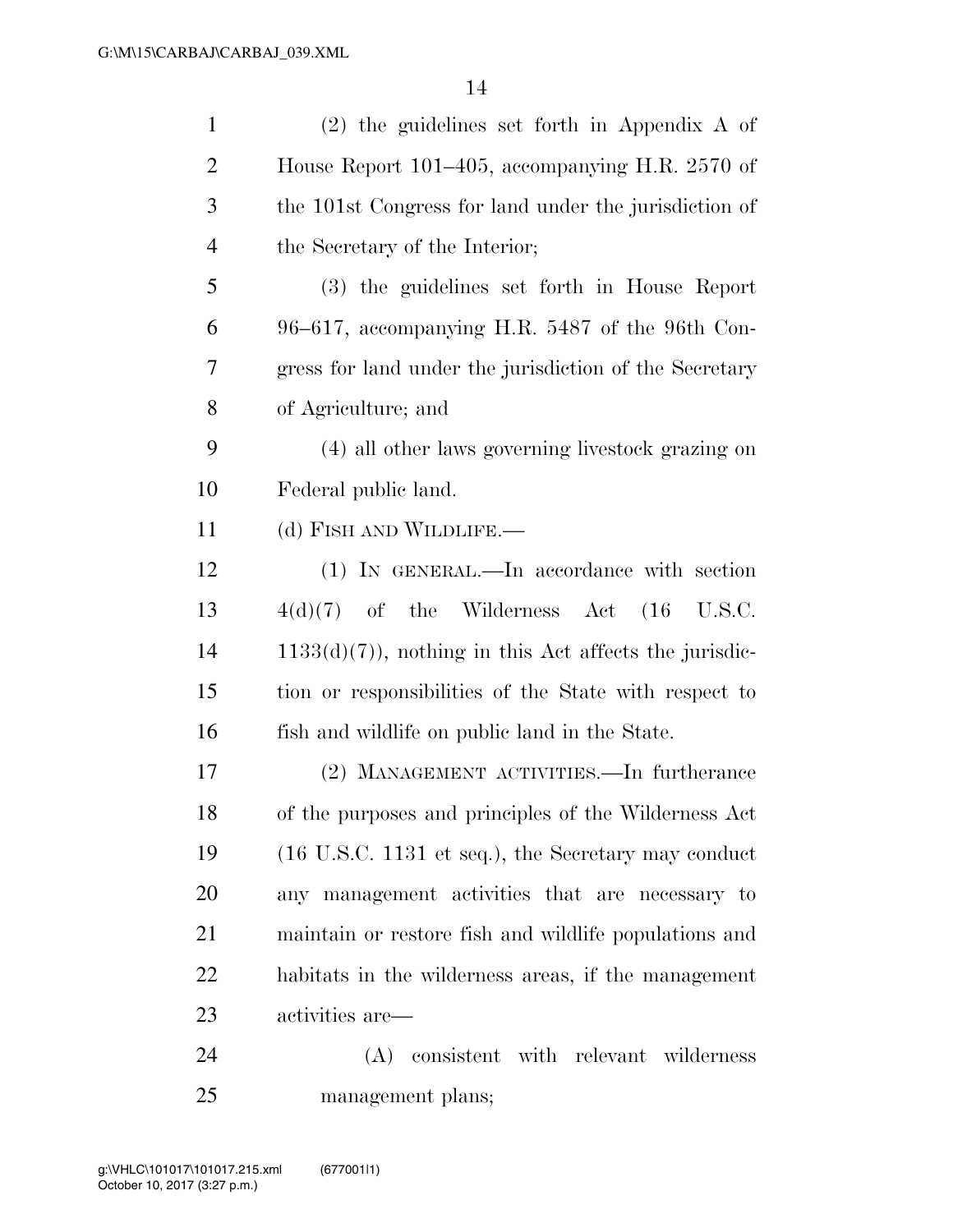| $\mathbf{1}$   | (B) conducted in accordance with appro-                   |
|----------------|-----------------------------------------------------------|
| $\overline{2}$ | priate policies, such as the policies established         |
| 3              | in Appendix B of House Report 101–405; and                |
| $\overline{4}$ | (C) in accordance with memoranda of un-                   |
| 5              | derstanding between the Federal agencies and              |
| 6              | the State Department of Fish and Wildlife.                |
| 7              | (e) BUFFER ZONES.-                                        |
| 8              | (1) IN GENERAL.—Congress does not intend for              |
| 9              | the designation of wilderness areas by this Act to        |
| 10             | lead to the creation of protective perimeters or buff-    |
| 11             | er zones around each wilderness area.                     |
| 12             | $(2)$ ACTIVITIES OR USES UP TO BOUNDARIES.—               |
| 13             | The fact that nonwilderness activities or uses can be     |
| 14             | seen or heard from within a wilderness area shall         |
| 15             | not, of itself, preclude the activities or uses up to the |
| 16             | boundary of the wilderness area.                          |
| 17             | (f) MILITARY ACTIVITIES.—Nothing in this Act pre-         |
| 18             | cludes—                                                   |
| 19             | (1) low-level overflights of military aircraft over       |
| 20             | the wilderness areas;                                     |
| 21             | (2) the designation of new units of special air-          |
| 22             | space over the wilderness areas; or                       |
| 23             | (3) the use or establishment of military flight           |
| 24             | training routes over wilderness areas.                    |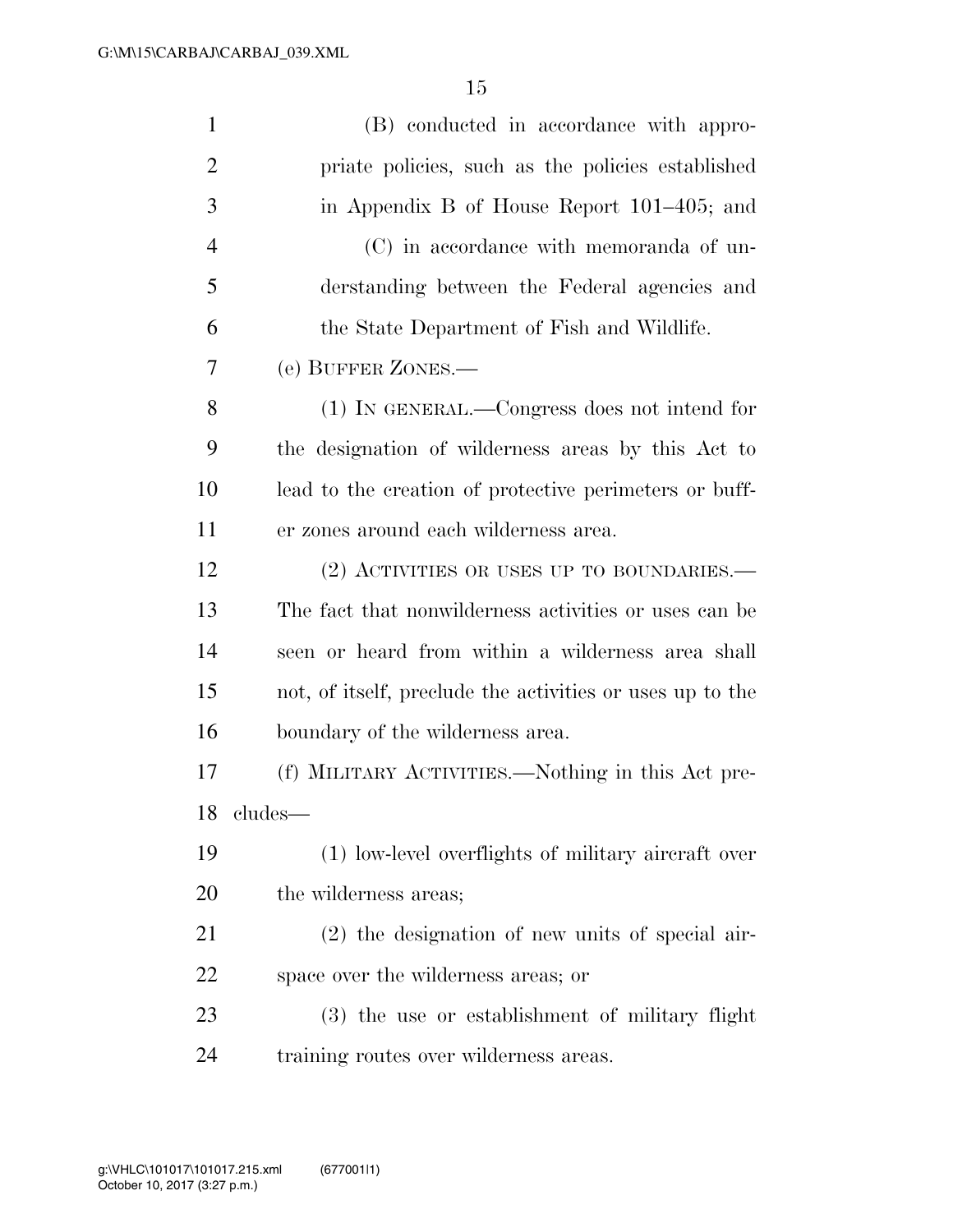| $\mathbf{1}$   | (g) HORSES.—Nothing in this Act precludes horse-                |
|----------------|-----------------------------------------------------------------|
| 2              | back riding in, or the entry of recreational saddle or pack     |
| 3              | stock into, a wilderness area—                                  |
| $\overline{4}$ | (1) in accordance with section $4(d)(5)$ of the                 |
| 5              | Wilderness Act $(16 \text{ U.S.C. } 1133(d)(5))$ ; and          |
| 6              | (2) subject to any terms and conditions deter-                  |
| 7              | mined to be necessary by the Secretary.                         |
| 8              | (h) WITHDRAWAL.—Subject to valid existing rights,               |
| 9              | the wilderness areas are withdrawn from—                        |
| 10             | (1) all forms of entry, appropriation, and dis-                 |
| 11             | posal under the public land laws;                               |
| 12             | (2) location, entry, and patent under the mining                |
| 13             | laws; and                                                       |
| 14             | (3) disposition under all laws pertaining to min-               |
| 15             | eral and geothermal leasing or mineral materials.               |
| 16             | (i) INCORPORATION OF ACQUIRED LAND AND INTER-                   |
| 17             | ESTS.—Any land within the boundary of a wilderness area         |
|                | 18 that is acquired by the United States shall—                 |
| 19             | (1) become part of the wilderness area in which                 |
| <b>20</b>      | the land is located; and                                        |
| 21             | $(2)$ be managed in accordance with—                            |
| 22             | $(A)$ this section;                                             |
| 23             | $(B)$ the Wilderness Act $(16 \text{ U.S.C. } 1131 \text{ et }$ |
| 24             | seq.); and                                                      |
| 25             | (C) any other applicable law.                                   |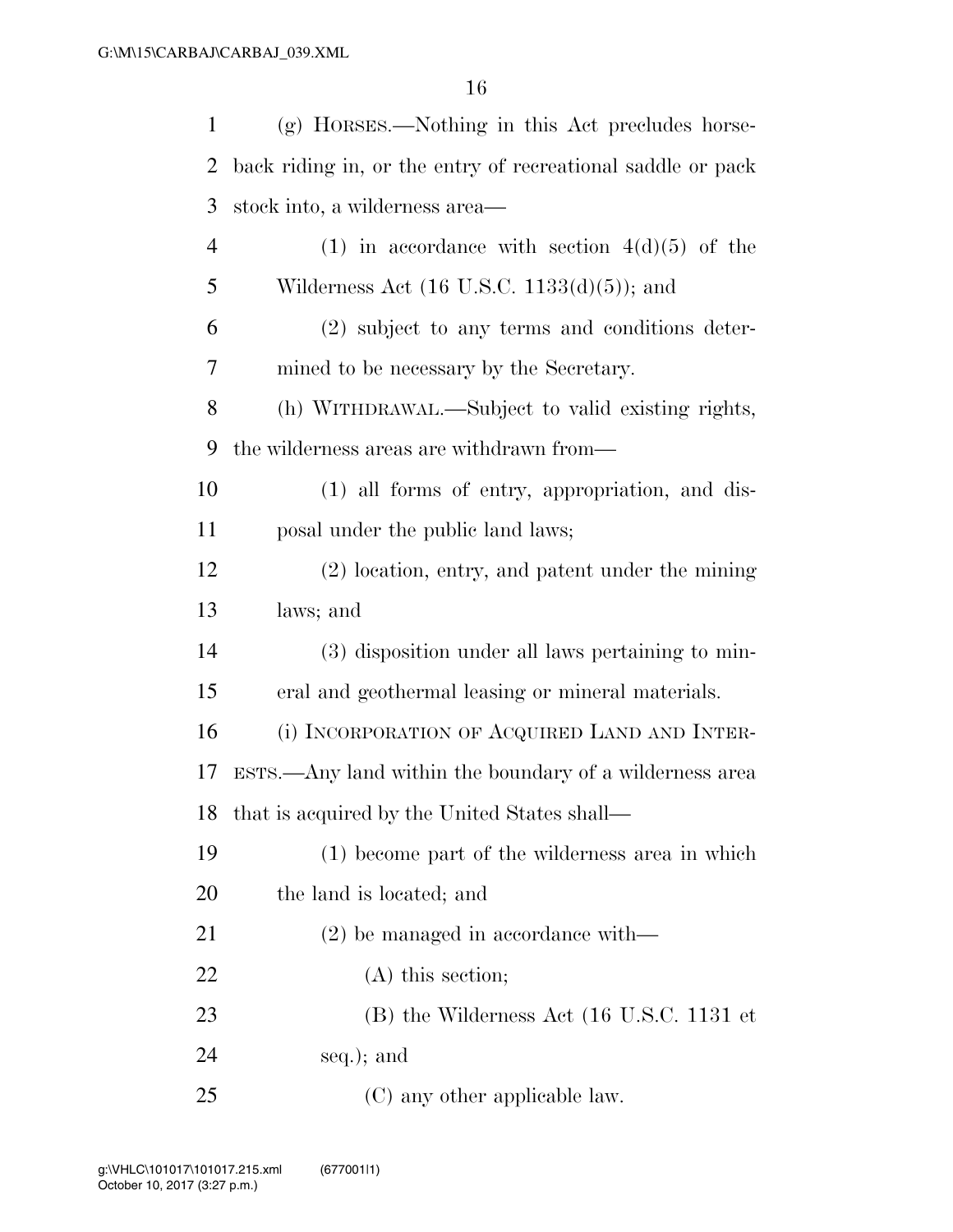(j) TREATMENT OF EXISTING WATER DIVERSIONS IN THE SAN RAFAEL WILDERNESS ADDITIONS.—

 (1) AUTHORIZATION FOR CONTINUED USE.— The Secretary of Agriculture may issue a special use authorization to the owners of the 2 existing water transport or diversion facilities, including adminis- trative access roads (in this subsection referred to as a ''facility''), located on National Forest System land in the San Rafael Wilderness Additions in the Moon Canyon unit (T. 11 N., R. 30 W., secs. 13 and 14) and the Peak Mountain unit (T. 10 N., R. 28 W., secs. 23 and 26) for the continued operation, maintenance, and reconstruction of the facility if the Secretary determines that—

 (A) the facility was in existence on the date on which the land on which the facility is located was designated as part of the National Wilderness Preservation System (in this sub- section referred to as ''the date of designa-tion'');

 (B) the facility has been in substantially continuous use to deliver water for the bene- ficial use on the non-Federal land of the owner since the date of designation;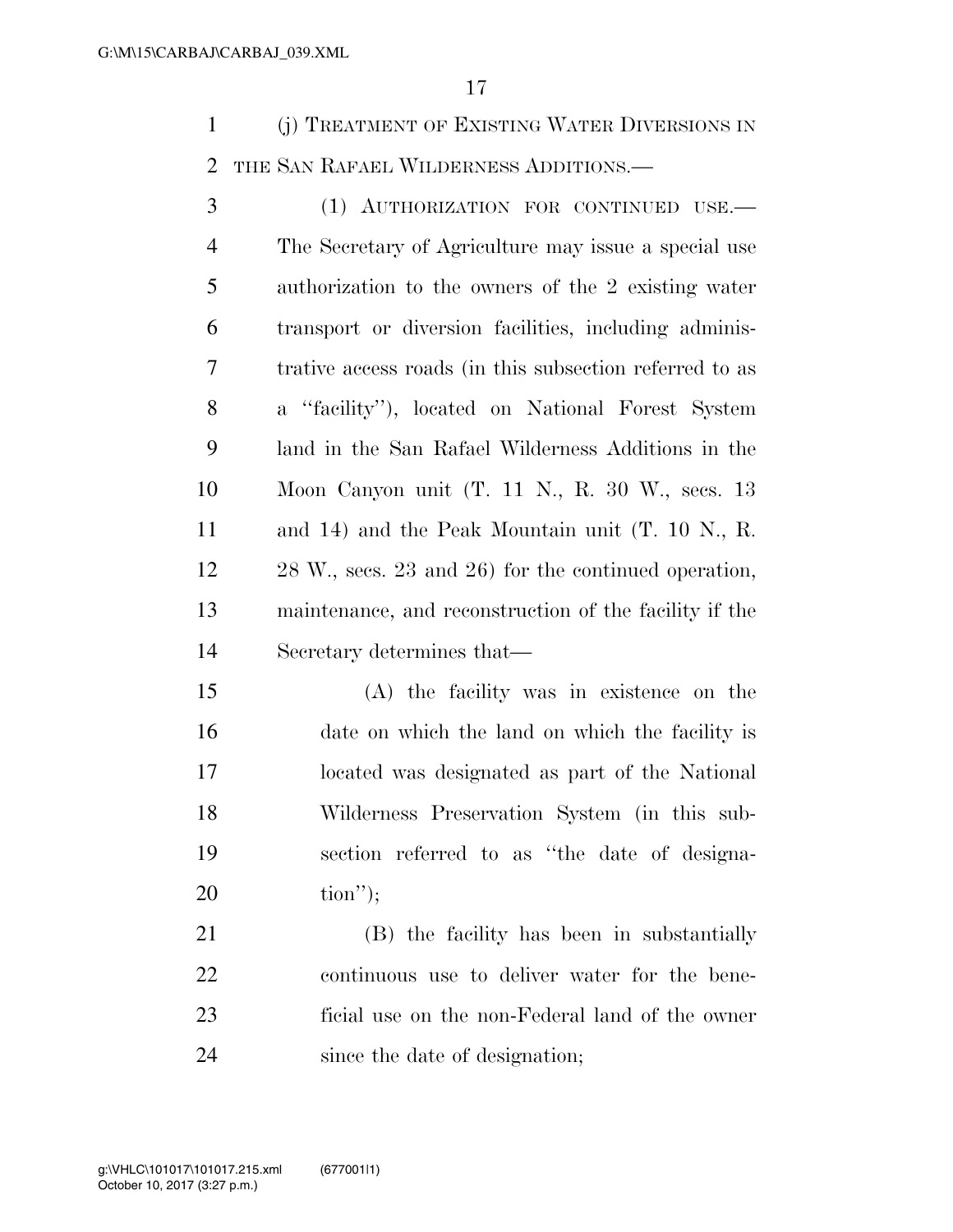| $\mathbf{1}$   | (C) the owner of the facility holds a valid      |
|----------------|--------------------------------------------------|
| $\overline{2}$ | water right for use of the water on the non-     |
| 3              | Federal land of the owner under State law, with  |
| $\overline{4}$ | a priority date that predates the date of des-   |
| 5              | ignation; and                                    |
| 6              | (D) it is not practicable or feasible to relo-   |
| 7              | cate the facility to land outside of the wilder- |
| 8              | ness and continue the beneficial use of water on |
| 9              | the non-Federal land recognized under State      |
| 10             | law.                                             |
| 11             | (2) TERMS AND CONDITIONS.—                       |
| 12             | (A) REQUIRED TERMS AND CONDITIONS.—              |
| 13             | In a special use authorization issued under      |
| 14             | paragraph $(1)$ , the Secretary may—             |
| 15             | (i) allow use of motorized equipment             |
| 16             | and mechanized transport for operation,          |
| 17             | maintenance, or reconstruction of a facil-       |
| 18             | ity, if the Secretary determines that—           |
| 19             | $(I)$ the use is the minimum nec-                |
| 20             | essary to allow the facility to continue         |
| 21             | delivery of water to the non-Federal             |
| 22             | land for the beneficial uses recognized          |
| 23             | by the water right held under State              |
| 24             | law; and                                         |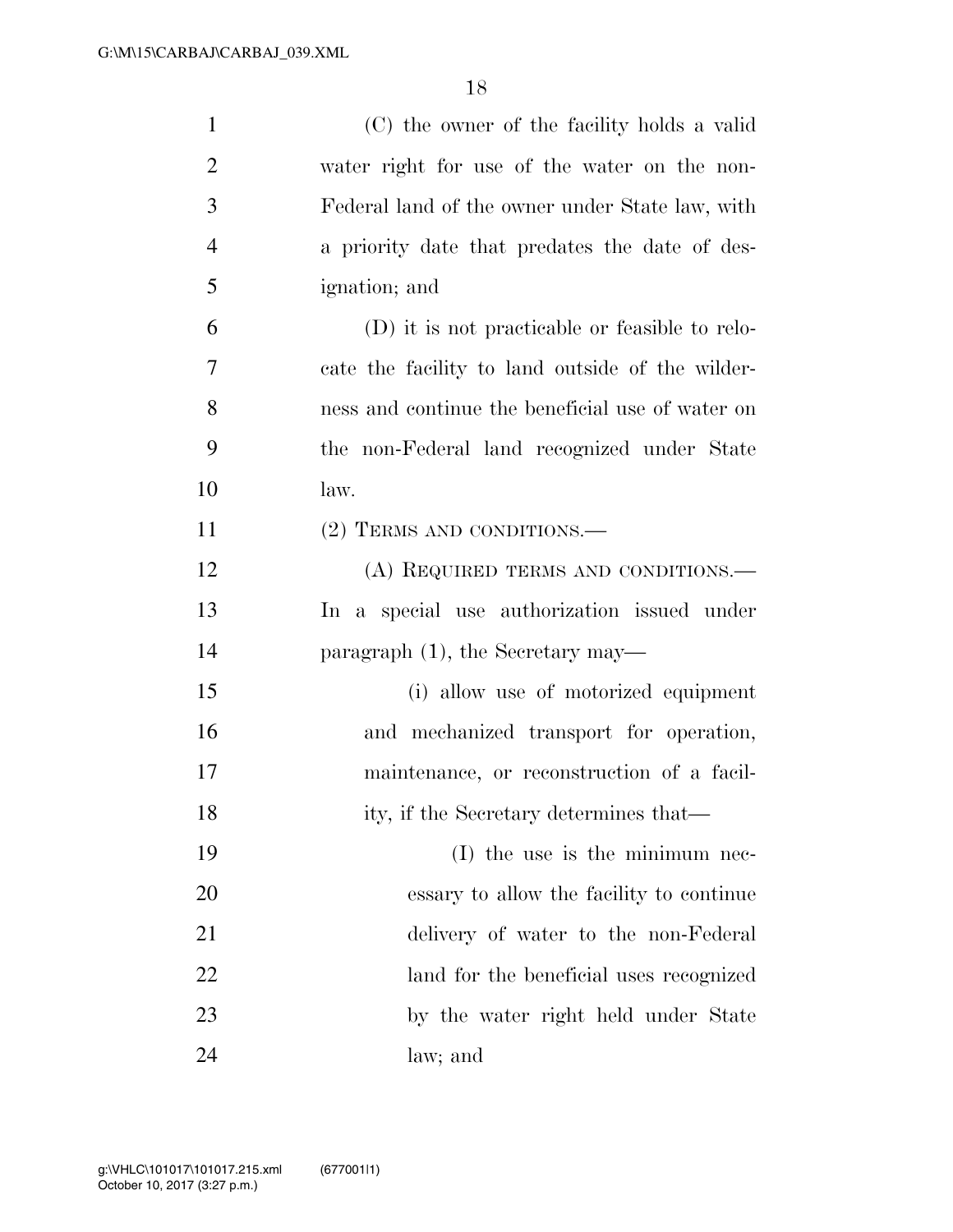| $\mathbf{1}$   | (II) the use of non-motorized                              |
|----------------|------------------------------------------------------------|
| $\overline{2}$ | equipment and non-mechanized trans-                        |
| 3              | port is impracticable or infeasible; and                   |
| $\overline{4}$ | (ii) preclude use of the facility for the                  |
| 5              | diversion or transport of water in excess of               |
| 6              | the water right recognized by the State on                 |
| 7              | the date of designation.                                   |
| 8              | (B) DISCRETIONARY TERMS AND CONDI-                         |
| 9              | TIONS.—In a special use authorization issued               |
| 10             | under paragraph (1), the Secretary may require             |
| 11             | or allow modification or relocation of the facility        |
| 12             | in the wilderness, as the Secretary determines             |
| 13             | necessary, to reduce impacts to wilderness val-            |
| 14             | ues set forth in section 2 of the Wilderness Act           |
| 15             | $(16 \text{ U.S.C. } 1131)$ if the beneficial use of water |
| 16             | on the non-Federal land is not diminished.                 |
| 17             | TREATMENT OF EXISTING ELECTRICAL DIS-<br>(k)               |
| 18             | TRIBUTION LINE IN THE SAN RAFAEL WILDERNESS AD-            |
| 19             | DITIONS.                                                   |
| 20             | (1) AUTHORIZATION FOR CONTINUED USE.                       |
| 21             | The Secretary of Agriculture may issue a special use       |
| 22             | authorization to the owners of the existing electrical     |
| 23             | distribution line to the Plowshare Peak communica-         |
| 24             | tion site (in this subsection referred to as a "facil-     |
| 25             | ity") located on National Forest System land in the        |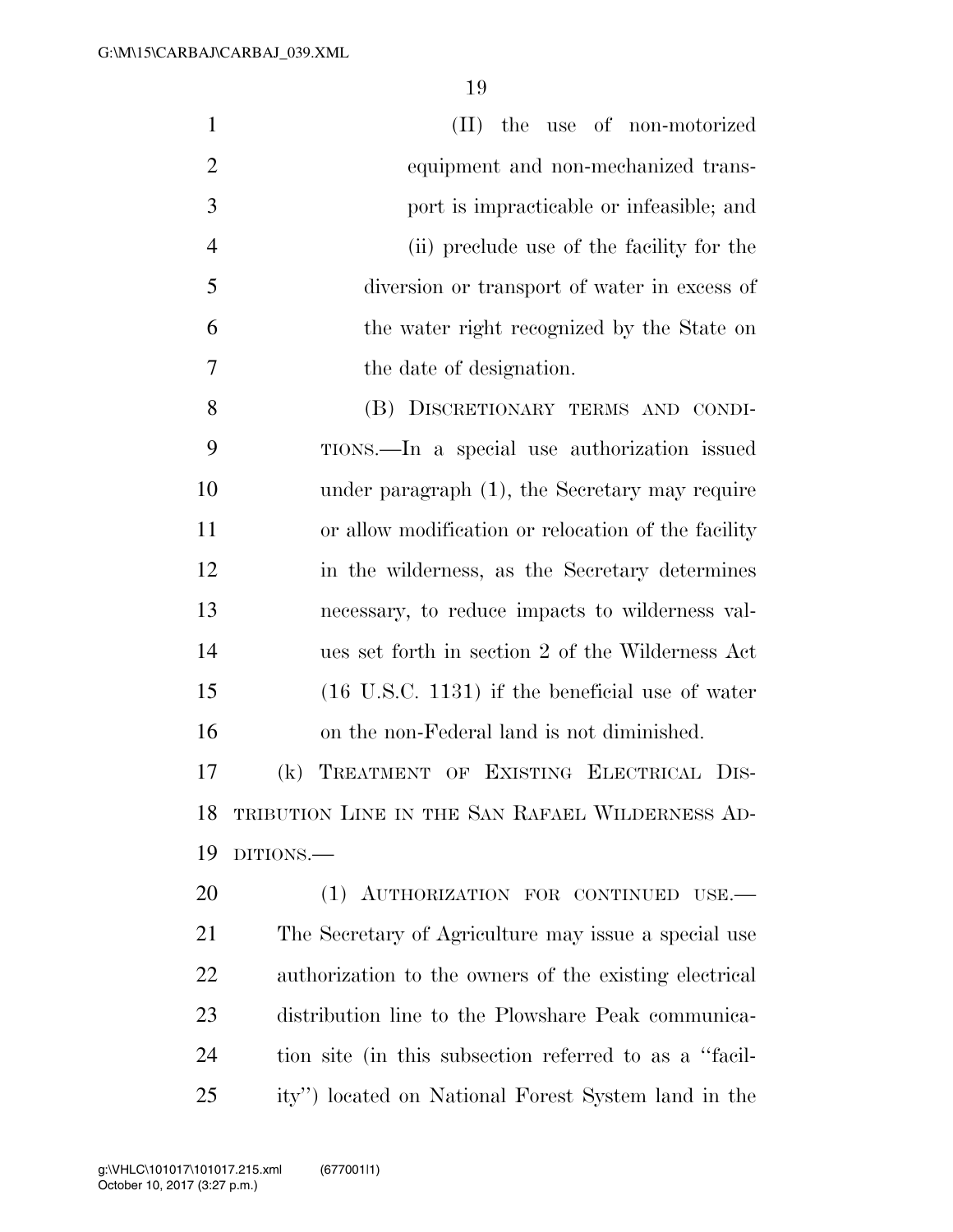| $\mathbf{1}$   | San Rafael Wilderness Additions in the Moon Can-                                       |
|----------------|----------------------------------------------------------------------------------------|
| $\overline{c}$ | yon unit $(T. 11 \text{ N}., R. 30 \text{ W}., \text{sees. } 2, 3 \text{ and } 4)$ for |
| 3              | the continued operation, maintenance, and recon-                                       |
| $\overline{4}$ | struction of the facility if the Secretary determines                                  |
| 5              | $that$ —                                                                               |
| 6              | (A) the facility was in existence on the                                               |
| 7              | date on which the land on which the facility is                                        |
| 8              | located was designated as part of the National                                         |
| 9              | Wilderness Preservation System (in this sub-                                           |
| 10             | section referred to as "the date of designa-                                           |
| 11             | $\text{tion}$ ");                                                                      |
| 12             | (B) the facility has been in substantially                                             |
| 13             | continuous use to deliver electricity to the com-                                      |
| 14             | munication site; and                                                                   |
| 15             | (C) it is not practicable or feasible to relo-                                         |
| 16             | cate the distribution line to land outside of the                                      |
| 17             | wilderness.                                                                            |
| 18             | $(2)$ TERMS AND CONDITIONS.—                                                           |
| 19             | (A) REQUIRED TERMS AND CONDITIONS.—                                                    |
| 20             | In a special use authorization issued under                                            |
| 21             | paragraph (1), the Secretary may allow use of                                          |
| 22             | motorized equipment and mechanized transport                                           |
| 23             | for operation, maintenance, or reconstruction of                                       |
| 24             | the electrical distribution line, if the Secretary                                     |
| 25             | determines that the use of non-motorized equip-                                        |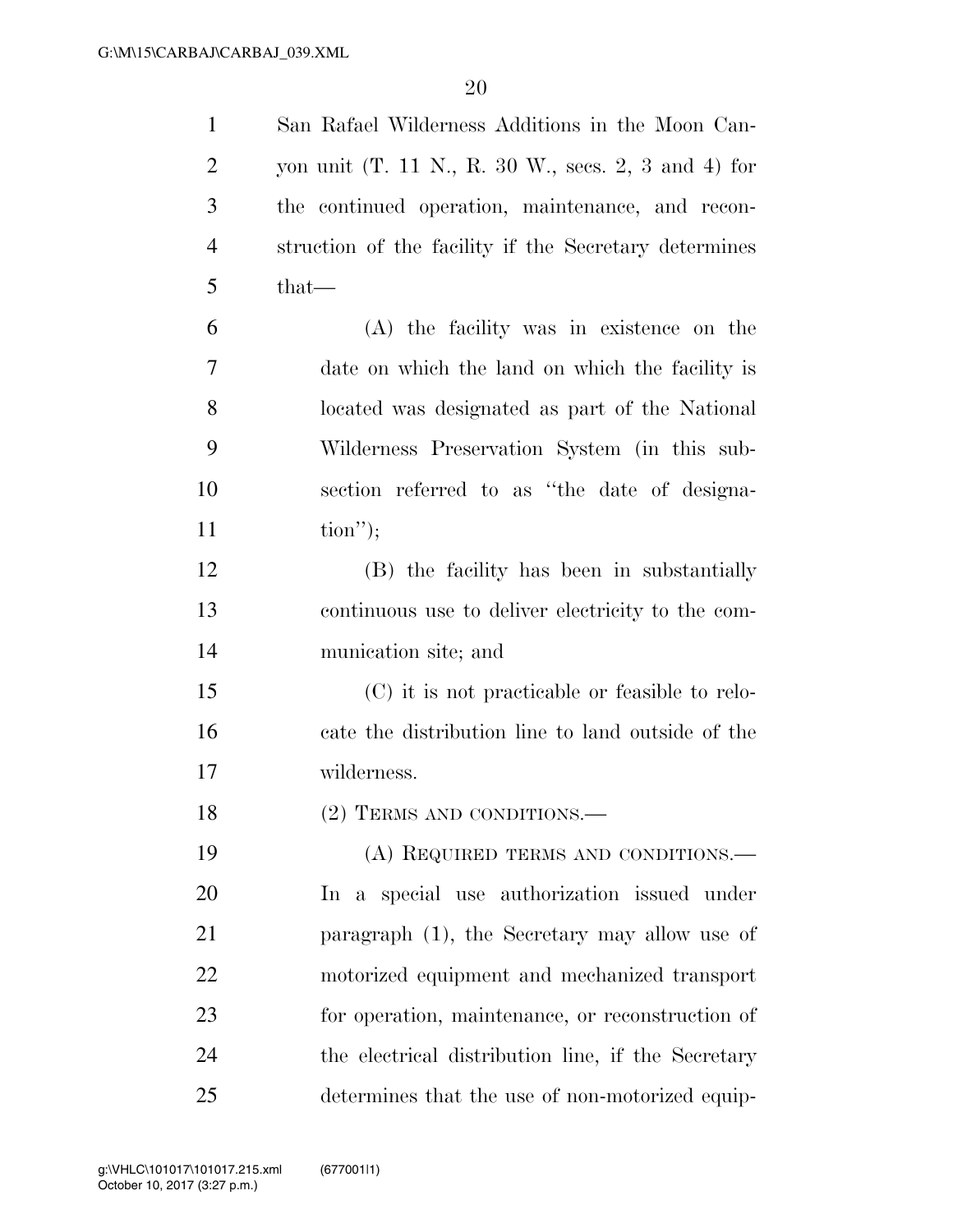ment and non-mechanized transport is impracti-cable or infeasible.

 (B) DISCRETIONARY TERMS AND CONDI- TIONS.—In a special use authorization issued under paragraph (1), the Secretary may require or allow modification or relocation of the facility in the wilderness, as the Secretary determines necessary, to reduce impacts to wilderness val- ues set forth in section 2 of the Wilderness Act 10 (16 U.S.C. 1131).

 (l) CLIMATOLOGICAL DATA COLLECTION.—In ac- cordance with the Wilderness Act (16 U.S.C. 1131 et seq.) and subject to terms and conditions as the Secretary may prescribe, the Secretary may authorize the installation and maintenance of hydrologic, meteorologic, or climatological collection devices in the wilderness areas if the Secretary determines that the facilities and access to the facilities are essential to flood warning, flood control, or water res-ervoir operation activities.

### **SEC. 6. DESIGNATION OF WILD AND SCENIC RIVERS.**

 (a) INDIAN CREEK, MONO CREEK, AND MATILIJA CREEK, CALIFORNIA.—Section 3(a) of the Wild and Sce- nic Rivers Act (16 U.S.C. 1274(a)) is amended by adding at the end the following: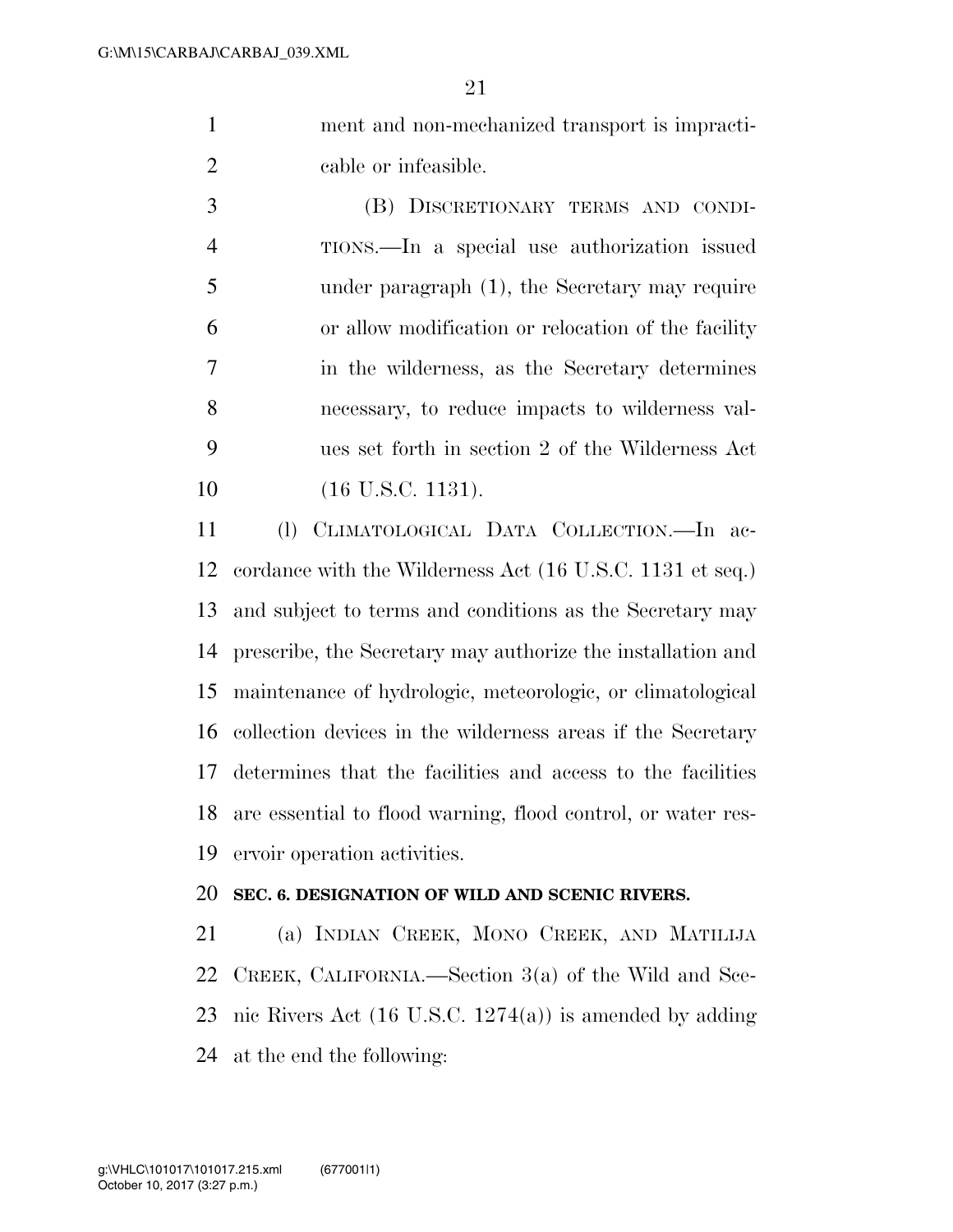| $\mathbf{1}$   | " $(213)$ INDIAN CREEK, CALIFORNIA.—The fol-         |
|----------------|------------------------------------------------------|
| $\overline{2}$ | lowing segments of Indian Creek in the State of      |
| 3              | California, to be administered by the Secretary of   |
| $\overline{4}$ | Agriculture:                                         |
| 5              | "(A) The $9.5$ -mile segment of Indian Creek         |
| 6              | from its source in sec. 19, T. 7 N., R. 26 W.,       |
| 7              | to the Dick Smith Wilderness boundary, as a          |
| 8              | wild river.                                          |
| 9              | $\lq\lq$ (B) The 1-mile segment of Indian Creek      |
| 10             | from the Dick Smith Wilderness boundary to           |
| 11             | $0.25$ miles downstream of Road $6N24$ , as a sce-   |
| 12             | nic river.                                           |
| 13             | " $(C)$ The 3.9-mile segment of Indian Creek"        |
| 14             | from $0.25$ miles downstream of Road $6N24$ to       |
| 15             | the southern boundary of sec. 32, T. $6$ N., R.      |
| 16             | 26 W., as a wild river.                              |
| 17             | "(214) MONO CREEK, CALIFORNIA.—The fol-              |
| 18             | lowing segments of Mono Creek in the State of Cali-  |
| 19             | fornia, to be administered by the Secretary of Agri- |
| <b>20</b>      | culture:                                             |
| 21             | "(A) The 4.2-mile segment of Mono Creek              |
| 22             | from its source in sec. 1, T. 7 N., R. 26 W.,        |
| 23             | to 0.25 miles upstream of Don Victor Fire            |
| 24             | Road in sec. 28, T. 7 N., R. 25 W., as a wild        |
| 25             | river.                                               |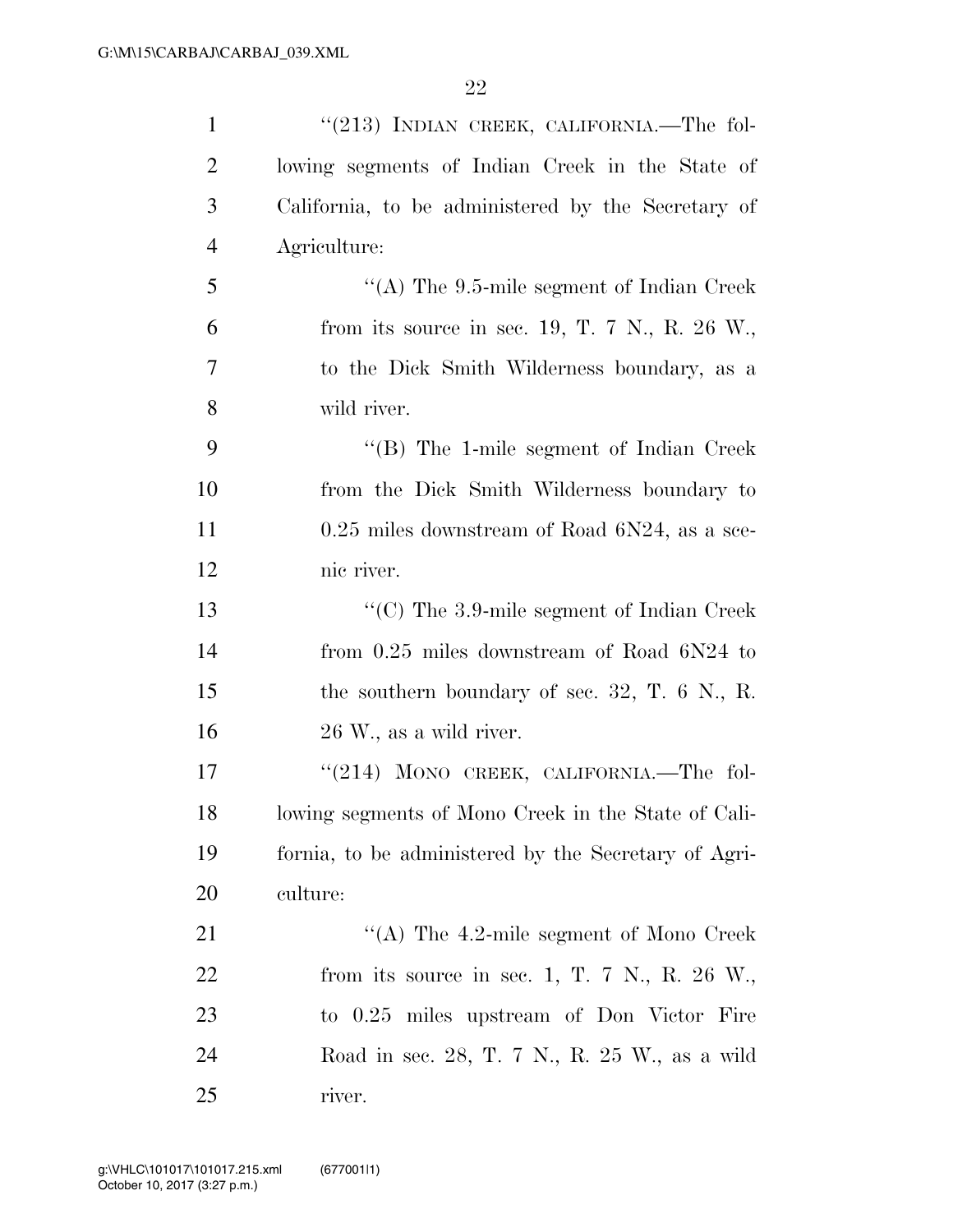| $\mathbf{1}$   | "(B) The $2.1$ -mile segment of Mono Creek           |
|----------------|------------------------------------------------------|
| $\overline{2}$ | from 0.25 miles upstream of the Don Victor           |
| 3              | Fire Road in sec. 28, T. 7 N., R. 25 W., to          |
| $\overline{4}$ | 0.25 miles downstream of Don Victor Fire             |
| 5              | Road in sec. 34, T7N, R25W, as a recreational        |
| 6              | river.                                               |
| 7              | $\cdot\cdot$ (C) The 14.7-mile segment of Mono       |
| 8              | Creek from 0.25 miles downstream of Don Vic-         |
| 9              | tor Fire Road in sec. 34, T. 7 N., R. $25 W$ .       |
| 10             | to the Ogilyy Ranch private property boundary        |
| 11             | in sec. 22, R. 26 W., T. $6$ N., as a wild river.    |
| 12             | "(D) The $3.5$ -mile segment of Mono Creek           |
| 13             | from the Ogilvy Ranch private property bound-        |
| 14             | ary to the southern boundary of sec. 33, T. $6$      |
| 15             | N., R. 26 N., as a recreational river.               |
| 16             | "(215) MATILIJA CREEK, CALIFORNIA.—The               |
| 17             | following segments of Matilija Creek in the State of |
| 18             | California, to be administered by the Secretary of   |
| 19             | Agriculture:                                         |
| 20             | "(A) The $7.2$ -mile segment of the Matilija         |
| 21             | Creek from its source in sec. $25$ , T. 6 N., R.     |
| 22             | 25 W, to the private property boundary in sec.       |
| 23             | 9, T. 5 N., R. 24 W., as a wild river.               |
| 24             | "(B) The $7.25$ -mile segment of the Upper           |
| 25             | North Fork Matilija Creek from its source in         |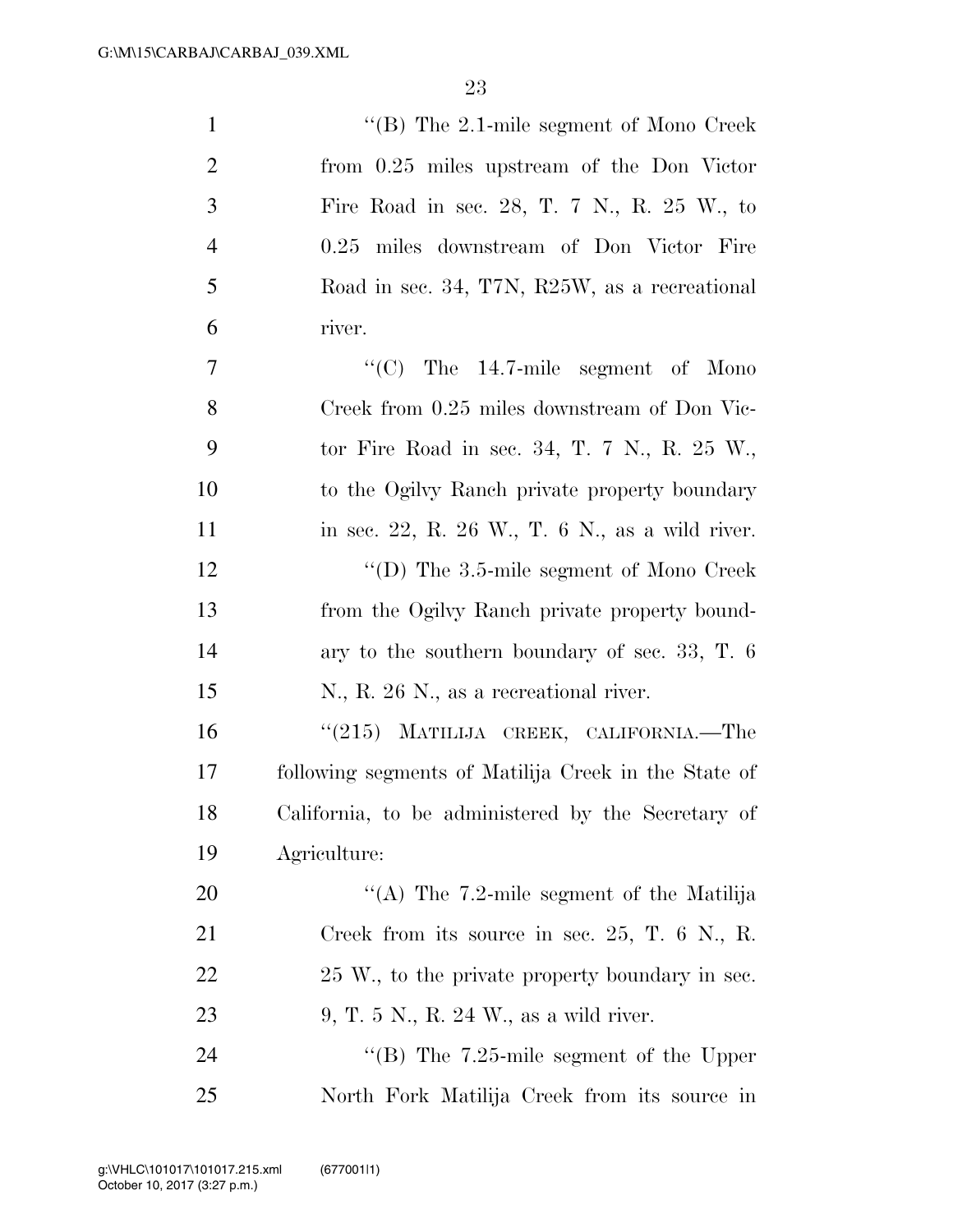| $\mathbf{1}$   | sec. 36, T. 6 N., R. 24 W., to the Matilija Wil-                    |
|----------------|---------------------------------------------------------------------|
| $\overline{2}$ | derness boundary, as a wild river.".                                |
| 3              | (b) SESPE CREEK, CALIFORNIA.—Section $3(a)$ of the                  |
| 4              | Wild and Scenic Rivers Act $(16 \text{ U.S.C. } 1274(a))$ is amend- |
| 5              | ed by striking paragraph (142) and inserting the fol-               |
| 6              | lowing:                                                             |
| 7              | $(142)$ SESPE CREEK, CALIFORNIA.—The fol-                           |
| 8              | lowing segments of Sespe Creek in the State of Cali-                |
| 9              | fornia, to be administered by the Secretary of Agri-                |
| 10             | culture:                                                            |
| 11             | "(A) The $2.7$ -mile segment of Sespe Creek                         |
| 12             | from the private property boundary in sec. 10,                      |
| 13             | T. 6 N., R. 24 W., to the Hartman Ranch pri-                        |
| 14             | vate property boundary in sec. $14$ , T. 6 N., R.                   |
| 15             | 24 W., as a wild river.                                             |
| 16             | $\cdot$ (B) The 15-mile segment of Sespe Creek                      |
| 17             | from the Hartman Ranch private property                             |
| 18             | boundary in sec. 14, T. $6 \text{ N}$ , R. 24 W., to the            |
| 19             | western boundary of sec. 6, T. 5 N., R. 22 W.,                      |
| 20             | as a recreational river.                                            |
| 21             | $\cdot\cdot$ (C) The 6.1-mile segment of Sespe Creek                |
| 22             | from the western boundary of sec. 6, T. $5\,$ N.,                   |
| 23             | R. 22 W., to the confluence with Trout Creek,                       |
| 24             | as a scenic river.                                                  |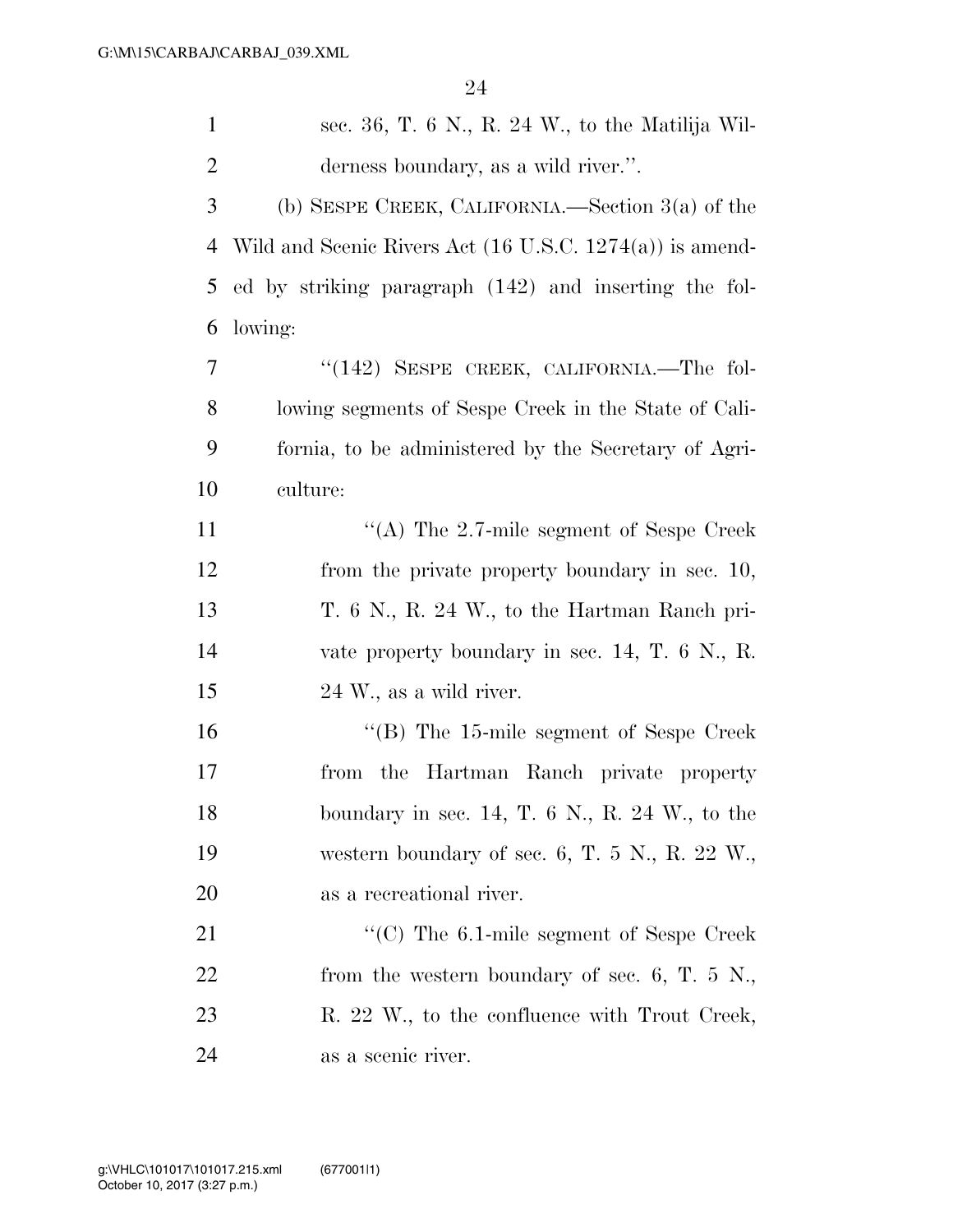| $\mathbf{1}$   | "(D) The $28.6$ -mile segment of Sespe                           |
|----------------|------------------------------------------------------------------|
| $\overline{2}$ | Creek from the confluence with Trout Creek to                    |
| 3              | the southern boundary of sec. $35, T. 5$ N., R.                  |
| $\overline{4}$ | $20 \,\mathrm{W}$ ., as a wild river.".                          |
| 5              | (c) SISQUOC RIVER, CALIFORNIA.—Section $3(a)$ of                 |
| 6              | the Wild and Scenic Rivers Act $(16 \text{ U.S.C. } 1274(a))$ is |
| 7              | amended by striking paragraph (143) and inserting the            |
| 8              | following:                                                       |
| 9              | "(143) SISQUOC RIVER, CALIFORNIA.—The fol-                       |
| 10             | lowing segments of the Sisquoc River and its tribu-              |
| 11             | taries in the State of California, to be administered            |
| 12             | by the Secretary of Agriculture:                                 |
| 13             | "(A) The 33-mile segment of the main                             |
| 14             | stem of the Sisquoc River extending from its                     |
| 15             | origin downstream to the Los Padres Forest                       |
| 16             | boundary, as a wild river.                                       |
| 17             | $\cdot$ (B) The 4.2-mile segment of the South                    |
| 18             | Fork Sisquoc River from its source northeast of                  |
| 19             | San Rafael Mountain in sec. 2, T. 7 N., R. 28                    |
| 20             | W., to its confluence with the Sisquoc River, as                 |
| 21             | a wild river.                                                    |
| 22             | "(C) The $10.4$ -mile segment of Manzana                         |
| 23             | Creek from its source west of San Rafael Peak                    |
| 24             | in sec. 4, T. 7 N., R. 28 W., to the San Rafael                  |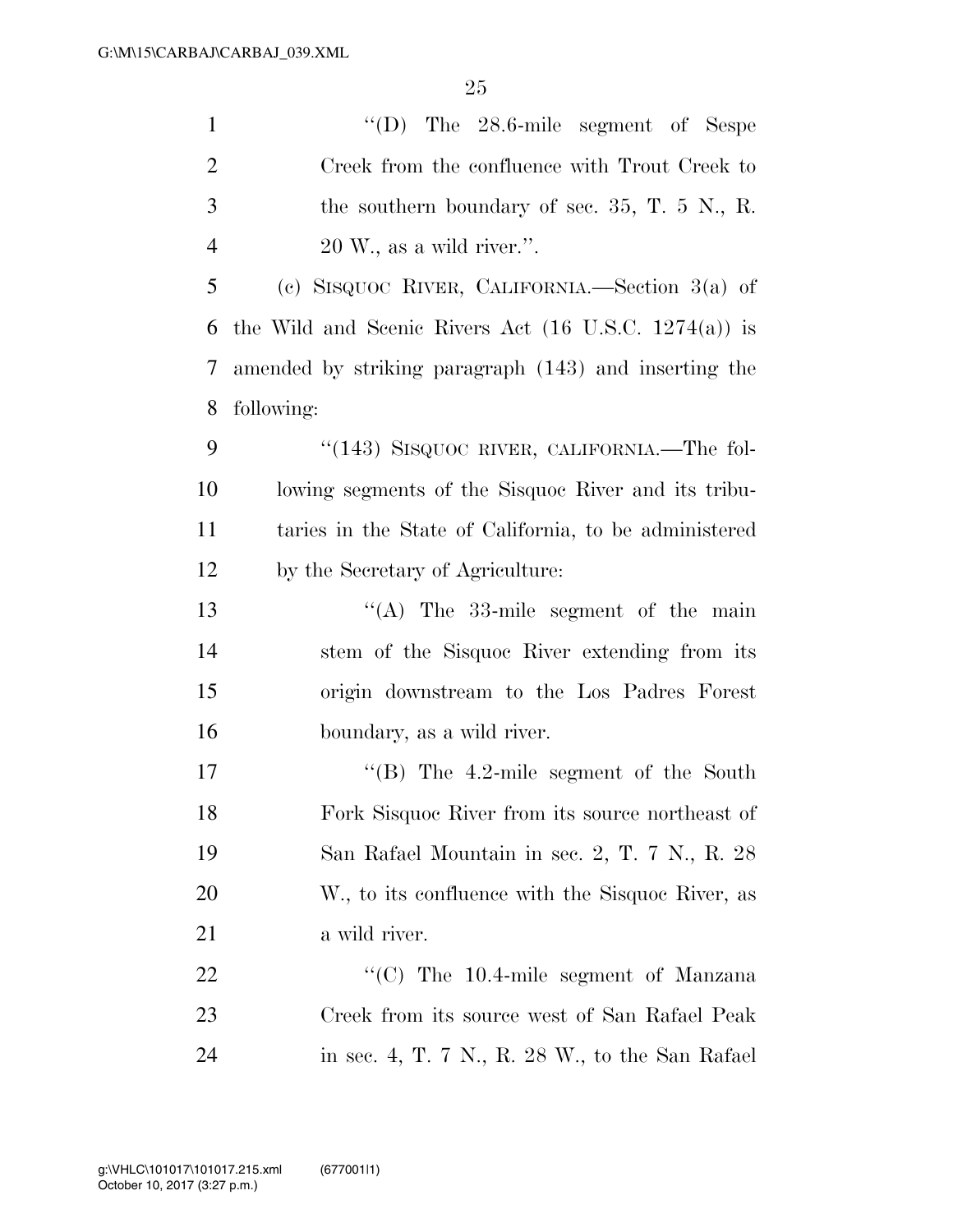|              | Wilderness boundary upstream of Nira Camp-   |
|--------------|----------------------------------------------|
|              | ground, as a wild river.                     |
| $\mathbf{R}$ | $\lq\lq$ (D) The 0.6-mile segment of Manzana |

 Creek from the San Rafael Wilderness bound- ary upstream of the Nira Campground to the San Rafael Wilderness boundary downstream of the confluence of Davy Brown Creek, as a rec-reational river.

 ''(E) The 5.8-mile segment of Manzana Creek from the San Rafael Wilderness bound- ary downstream of the confluence of Davy Brown Creek to the private property boundary in sec. 1, T. 8 N., R. 30 W., as a wild river. 14 ''(F) The 3.8-mile segment of Manzana Creek from the private property boundary in sec. 1, T. 8 N., R. 30 W., to the confluence of the Sisquoc River, as a recreational river.

18 "'(G) The 3.4-mile segment of Davy Brown Creek from its source west of Ranger Peak in sec. 32, T. 8 N., R. 29 W., to 300 feet up-21 stream of its confluence with Munch Canyon, as a wild river.

23 "'(H) The 1.4-mile segment of Davy Brown Creek from 300 feet upstream of its confluence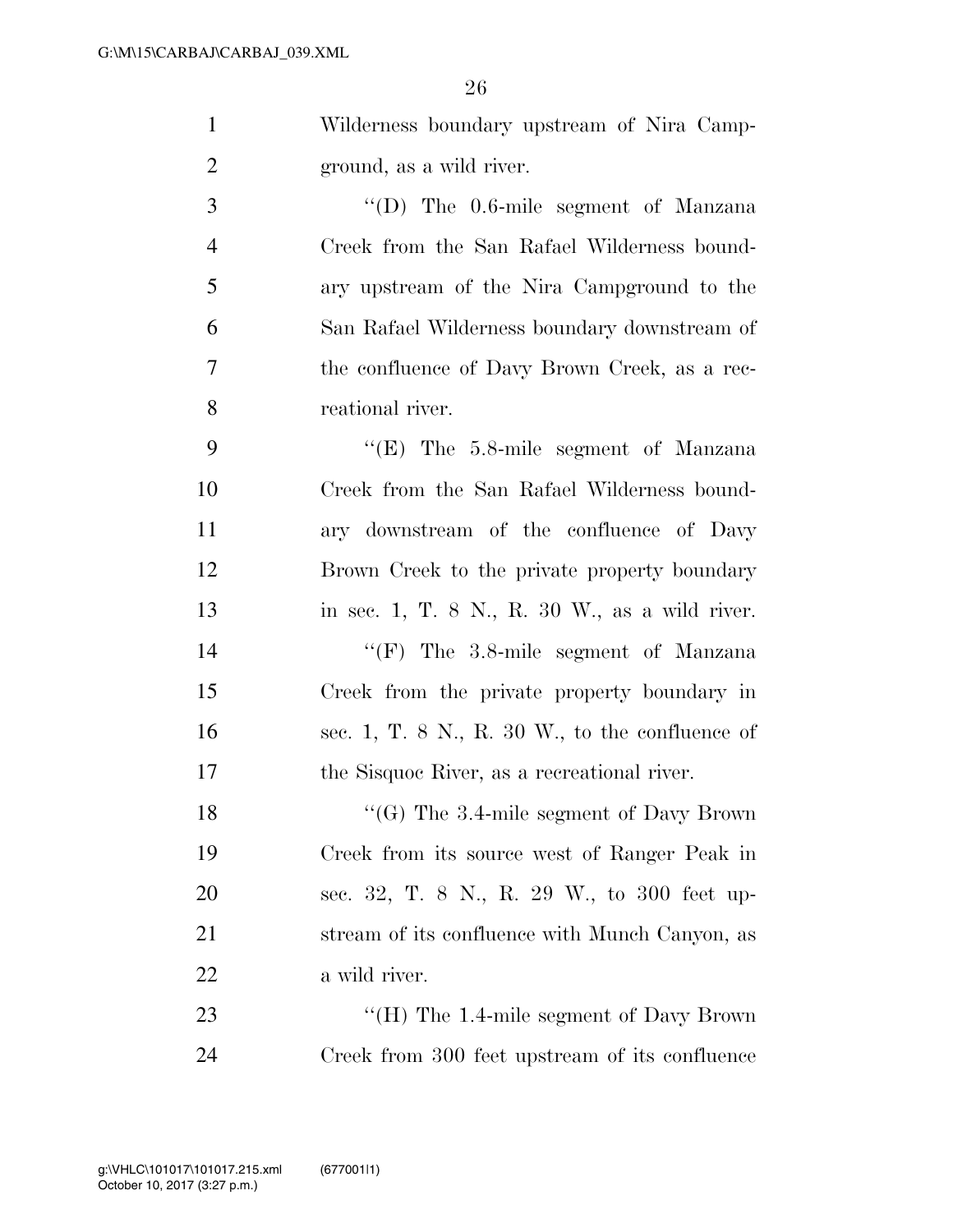| $\mathbf{1}$   | with Munch Canyon to its confluence with                            |
|----------------|---------------------------------------------------------------------|
| $\overline{2}$ | Manzana Creek, as a recreational river.                             |
| 3              | $\lq\lq$ (I) The 2-mile segment of Munch Canyon                     |
| $\overline{4}$ | from its source north of Ranger Peak in sec.                        |
| 5              | 33, T. 8 N., R. 29 W., to 300 feet upstream                         |
| 6              | of its confluence with Sunset Valley Creek, as                      |
| 7              | a wild river.                                                       |
| 8              | $\lq\lq$ (J) The 0.5-mile segment of Munch Can-                     |
| 9              | yon from 300 feet upstream of its confluence                        |
| 10             | with Sunset Valley Creek to its confluence with                     |
| 11             | Davy Brown Creek, as a recreational river.                          |
| 12             | "(K) The $2.6$ -mile segment of Fish Creek"                         |
| 13             | from 500 feet downstream of Sunset Valley                           |
| 14             | Road to its confluence with Manzana Creek, as                       |
| 15             | a wild river.                                                       |
| 16             | $\lq$ (L) The 1.5-mile segment of East Fork                         |
| 17             | Fish Creek from its source in sec. 26, T. $8 \text{ N}$ .           |
| 18             | R. 29 W., to its confluence with Fish Creek, as                     |
| 19             | a wild river.".                                                     |
| 20             | (d) PIRU CREEK, CALIFORNIA.—Section $3(a)$ of the                   |
| 21             | Wild and Scenic Rivers Act $(16 \text{ U.S.C. } 1274(a))$ is amend- |
| 22             | ed by striking paragraph (199) and inserting the fol-               |
| 23             | lowing:                                                             |
| 24             | "(199) PIRU CREEK, CALIFORNIA.—The fol-                             |
| 25             | lowing segments of Piru Creek in the State of Cali-                 |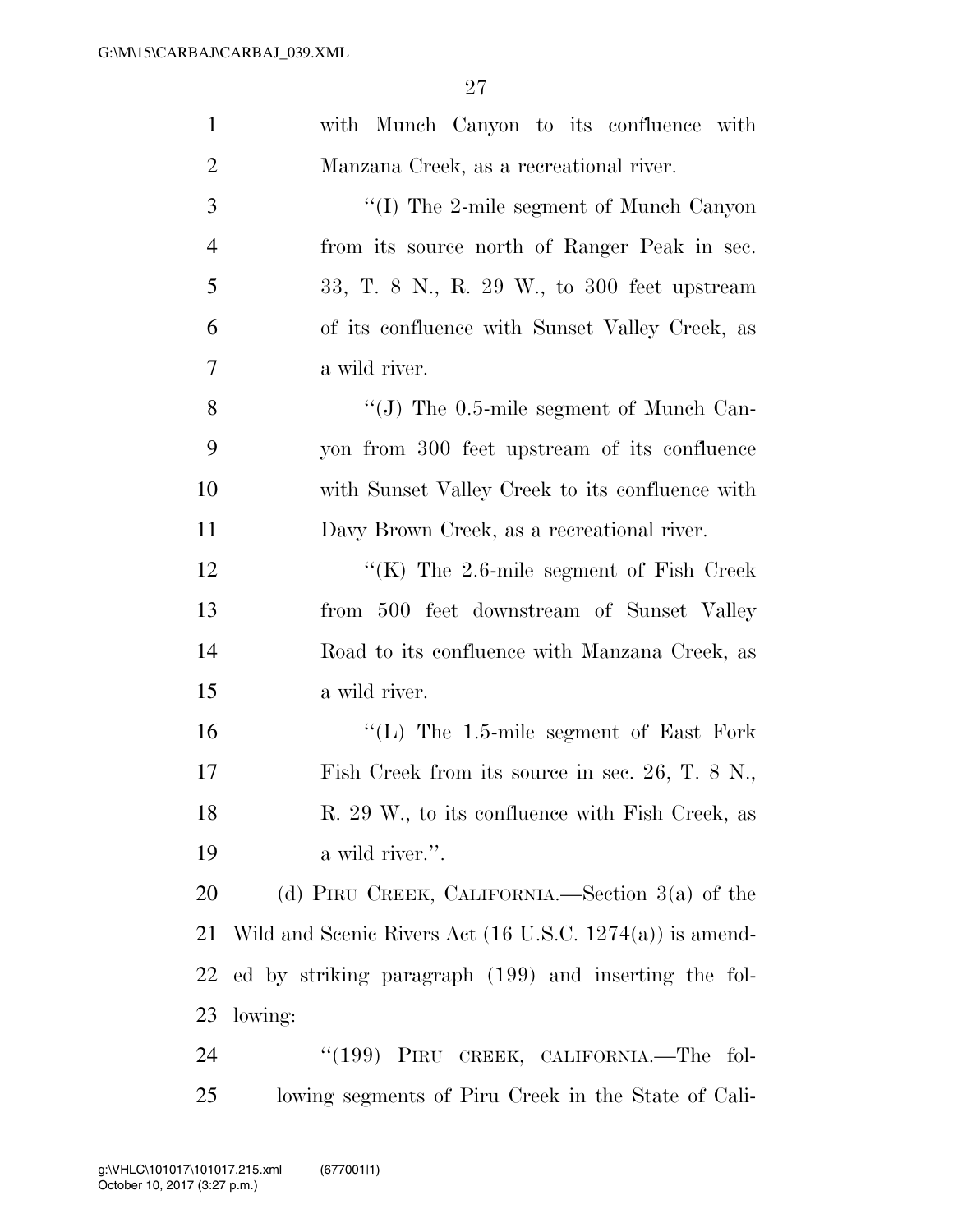| 1              | fornia, to be administered by the Secretary of Agri- |
|----------------|------------------------------------------------------|
| $\overline{2}$ | culture:                                             |
| 3              | "(A) The $9.1$ -mile segment of Piru Creek           |
| $\overline{4}$ | from its source in sec. 3, T. $6$ N., R. $22$ W.,    |
| 5              | to the private property boundary in sec. 4, T.       |
| 6              | $6 \text{ N}$ , R. 21 W., as a wild river.           |
| $\tau$         | "(B) The $17.2$ -mile segment of Piru Creek          |
| 8              | from the private property boundary in sec. 4, T.     |
| 9              | $6$ N., R. 21 W., to 0.25 miles downstream of        |
| 10             | the Gold Hill Road, as a scenic river.               |
| 11             | $\cdot$ (C) The 4.1-mile segment of Piru Creek       |
| 12             | from 0.25 miles downstream of Gold Hill Road         |
| 13             | to the confluence with Trail Canyon, as a wild       |
| 14             | river.                                               |
| 15             | "(D) The $7.25$ -mile segment of Piru Creek          |
| 16             | from the confluence with Trail Canyon to the         |
| 17             | confluence with Buck Creek, as a scenic river.       |
| 18             | $\lq\lq$ (E) The 3-mile segment of Piru Creek        |
| 19             | from 0.5 miles downstream of Pyramid Dam at          |
| 20             | the first bridge crossing to the boundary of the     |
| 21             | Sespe Wilderness, as a recreational river.           |
| <u>22</u>      | $\lq\lq(F)$ The 13-mile segment of Piru Creek        |
| 23             | from the boundary of the Sespe Wilderness to         |
| 24             | the boundary of the Sespe Wilderness, as a wild      |
| 25             | river.                                               |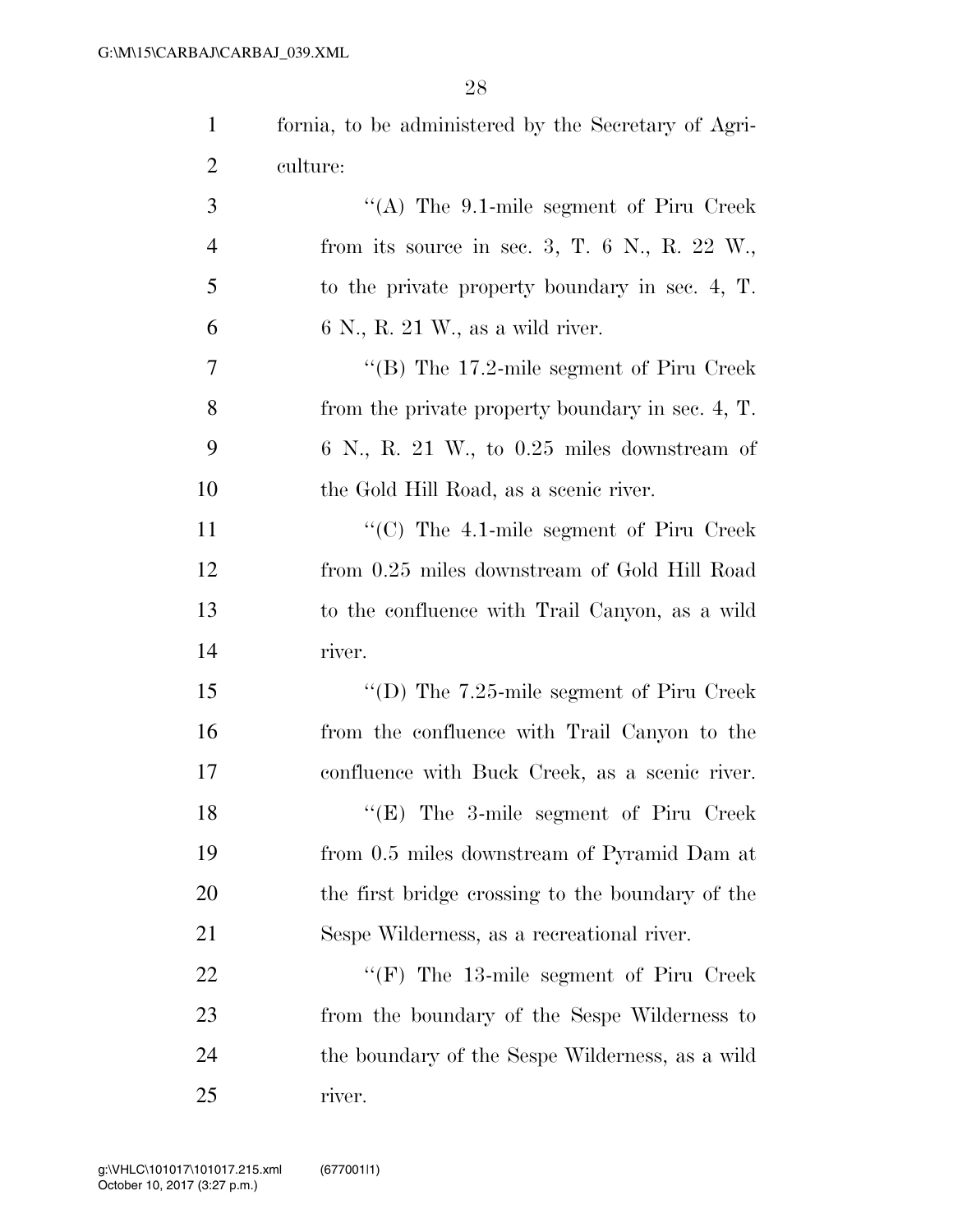''(G) The 2.2-mile segment of Piru Creek from the boundary of the Sespe Wilderness to the upper limit of Piru Reservoir, as a rec-reational river.''.

 (e) EFFECT.—The designation of additional miles of Piru Creek under subsection (d) shall not affect valid water rights in existence on the date of enactment of this Act.

 (f) MOTORIZED USE OF TRAILS.—Nothing in this section (including the amendments made by this section) affects the motorized use of trails designated by the Forest Service for motorized use that are located adjacent to and crossing upper Piru Creek, if the use is consistent with the protection and enhancement of river values under the Wild and Scenic Rivers Act (16 U.S.C. 1271 et seq.).

### **SEC. 7. DESIGNATION OF THE FOX MOUNTAIN POTENTIAL**

**WILDERNESS.** 

 (a) DESIGNATION.—In furtherance of the purposes of the Wilderness Act (16 U.S.C. 1131 et seq.), certain land in the Los Padres National Forest comprising approxi- mately 41,837 acres, as generally depicted on the map en- titled ''Fox Mountain Potential Wilderness Area'' and dated October 4, 2017, is designated as the Fox Mountain Potential Wilderness Area.

(b) MAP AND LEGAL DESCRIPTION.—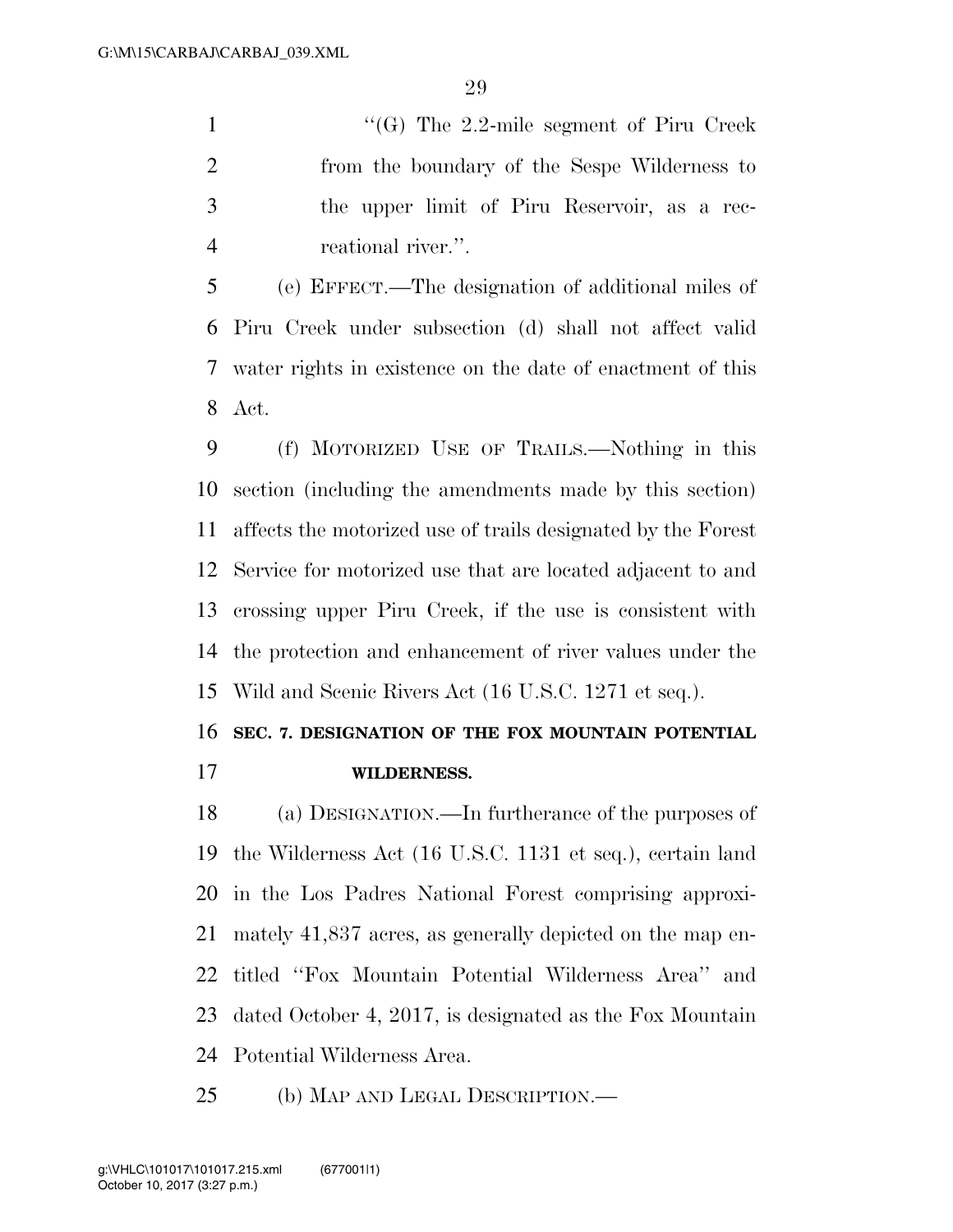| $\mathbf{1}$   | $(1)$ In GENERAL.—As soon as practicable after                  |
|----------------|-----------------------------------------------------------------|
| $\overline{2}$ | the date of enactment of this Act, the Secretary of             |
| 3              | Agriculture shall file a map and a legal description            |
| $\overline{4}$ | of the Fox Mountain Potential Wilderness Area (re-              |
| 5              | ferred to in this section as the "potential wilderness"         |
| 6              | $area'$ ) with—                                                 |
| 7              | (A) the Committee on Energy and Natural                         |
| 8              | Resources of the Senate; and                                    |
| 9              | (B) the Committee on Natural Resources                          |
| 10             | of the House of Representatives.                                |
| 11             | (2) FORCE OF LAW.—The map and legal de-                         |
| 12             | scription filed under paragraph (1) shall have the              |
| 13             | same force and effect as if included in this Act, ex-           |
| 14             | cept that the Secretary of Agriculture may correct              |
| 15             | any clerical and typographical errors in the map and            |
| 16             | legal description.                                              |
| 17             | (3) PUBLIC AVAILABILITY.—The map and legal                      |
| 18             | description filed under paragraph (1) shall be on file          |
| 19             | and available for public inspection in the appropriate          |
| 20             | offices of the Forest Service.                                  |
| 21             | (c) MANAGEMENT.—Except as provided in subsection                |
| 22             | (d) and subject to valid existing rights, the Secretary shall   |
| 23             | manage the potential wilderness area in accordance with         |
| 24             | the Wilderness Act $(16 \text{ U.S.C. } 1131 \text{ et seq.}).$ |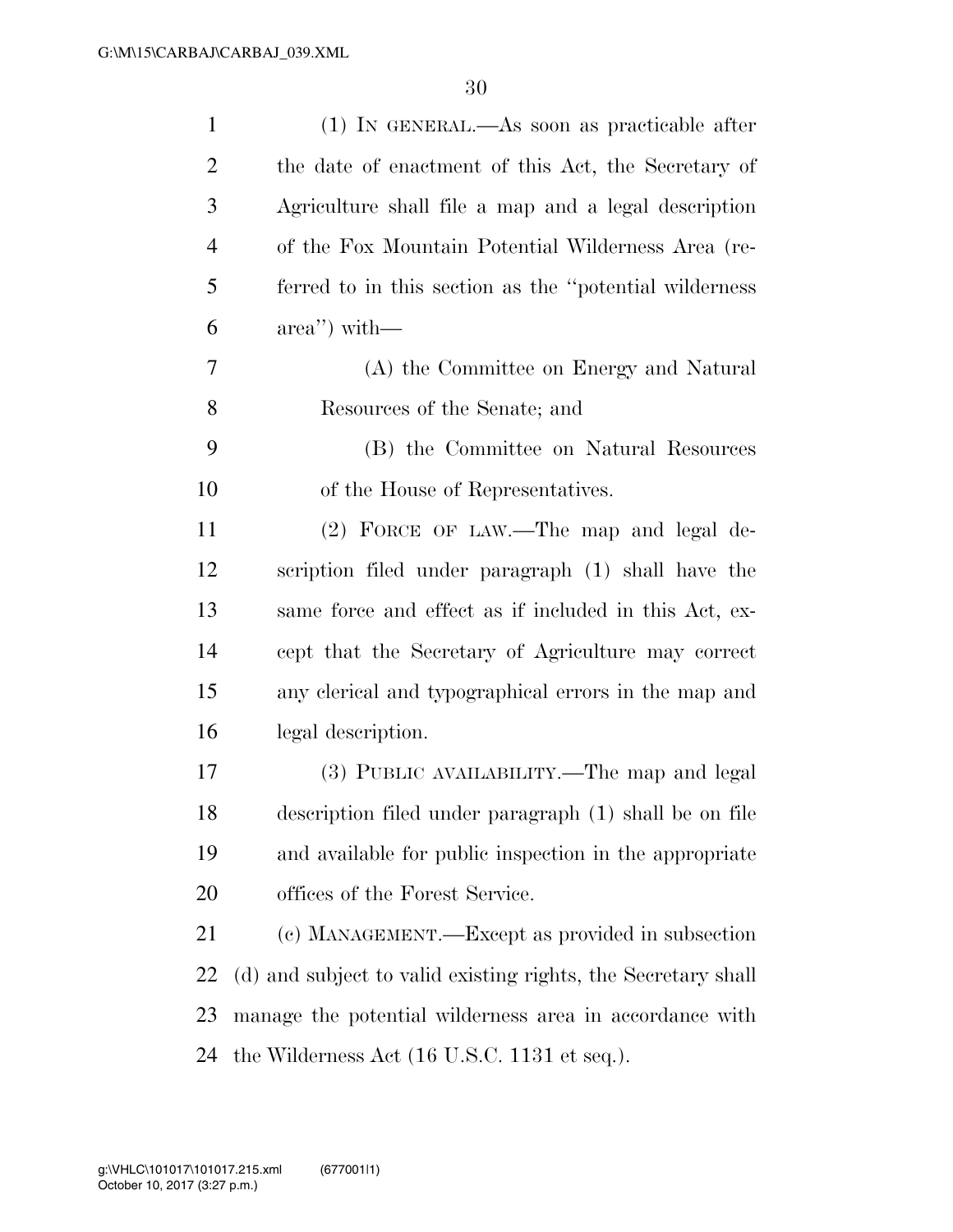| 1              | (d) TRAIL USE CONSTRUCTION, RECONSTRUCTION,         |
|----------------|-----------------------------------------------------|
| 2              | AND REALIGNMENT.                                    |
| 3              | (1) IN GENERAL.—In accordance with para-            |
| $\overline{4}$ | graph $(2)$ , the Secretary of Agriculture may—     |
| 5              | $(A)$ construct a new trail for use by hikers,      |
| 6              | equestrians, and mechanized vehicles that con-      |
| 7              | nects the Aliso Park Campground to the Bull         |
| 8              | Ridge Trail; and                                    |
| 9              | (B) reconstruct or realign—                         |
| 10             | (i) the Bull Ridge Trail; and                       |
| 11             | (ii) the Rocky Ridge Trail.                         |
| 12             | (2) REQUIREMENT.—In carrying out the con-           |
| 13             | struction, reconstruction, or alignment under para- |
| 14             | $graph(1)$ , the Secretary shall—                   |
| 15             | (A) comply with all existing laws (including        |
| 16             | regulations); and                                   |
| 17             | (B) to the maximum extent practicable,              |
| 18             | use the minimum tool or administrative practice     |
| 19             | necessary to accomplish the construction, recon-    |
| 20             | struction, or alignment with the least amount of    |
| 21             | adverse impact on wilderness character and re-      |
| 22             | sources.                                            |
| 23             | (3) MOTORIZED VEHICLES AND MACHINERY.-              |
| 24             | In accordance with paragraph (2), the Secretary     |
| 25             | may use motorized vehicles and machinery to carry   |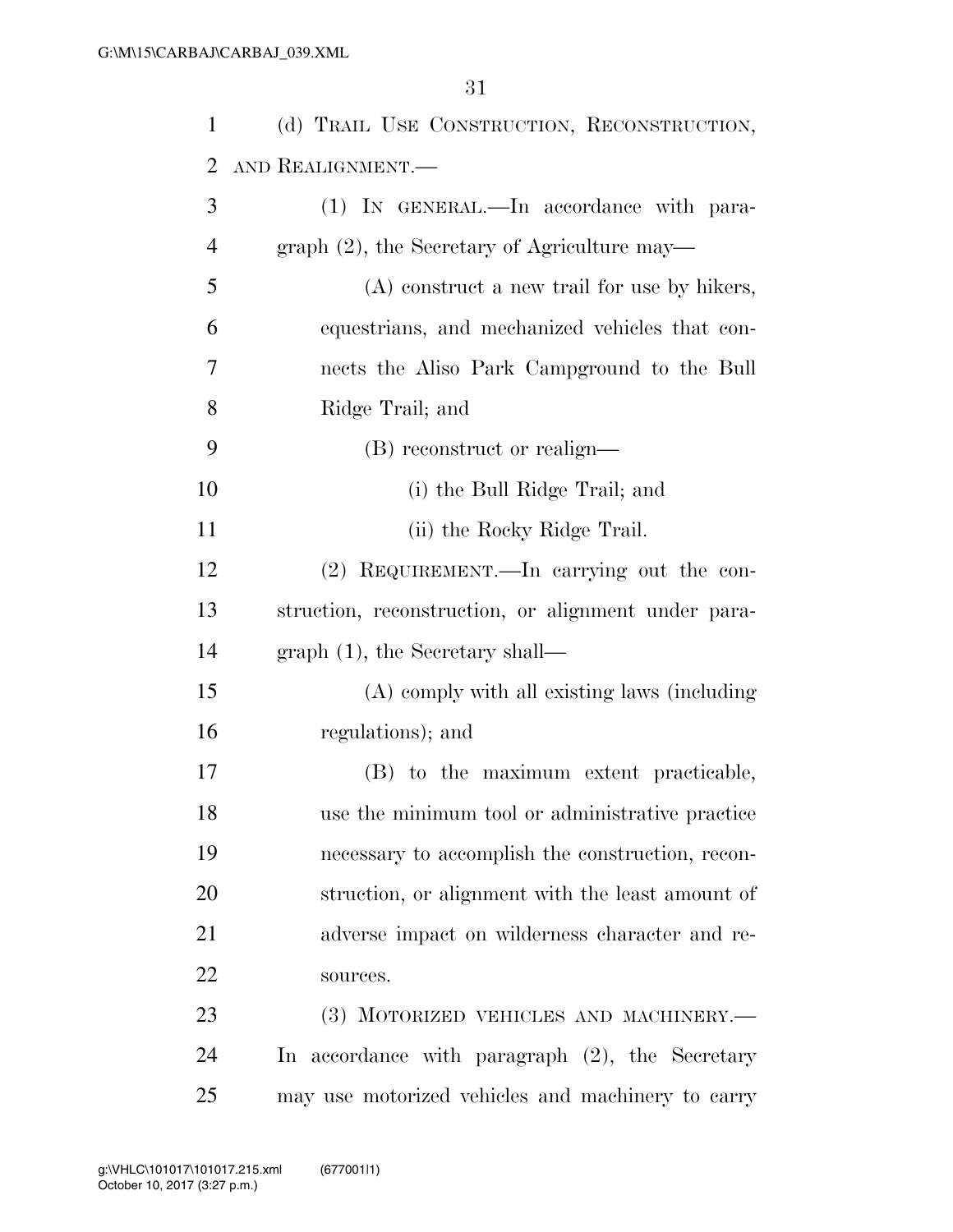out the trail construction, reconstruction, or realign-ment authorized by this subsection.

 (4) MECHANIZED VEHICLES.—The Secretary may permit the use of mechanized vehicles on the existing Bull Ridge Trail and Rocky Ridge Trail in accordance with existing law (including regulations) and this subsection until such date as the potential wilderness area is designated as wilderness in ac-cordance with subsection (h).

 (e) WITHDRAWAL.—Subject to valid existing rights, the Federal land in the potential wilderness area is with-drawn from all forms of—

 (1) entry, appropriation, or disposal under the public land laws;

 (2) location, entry, and patent under the mining laws; and

 (3) disposition under all laws pertaining to min-eral and geothermal leasing or mineral materials.

 (f) COOPERATIVE AGREEMENTS.—In carrying out this section, the Secretary may enter into cooperative agreements with State, Tribal, and local governmental en- tities and private entities to complete the trail construc- tion, reconstruction, and realignment authorized by sub-section (d).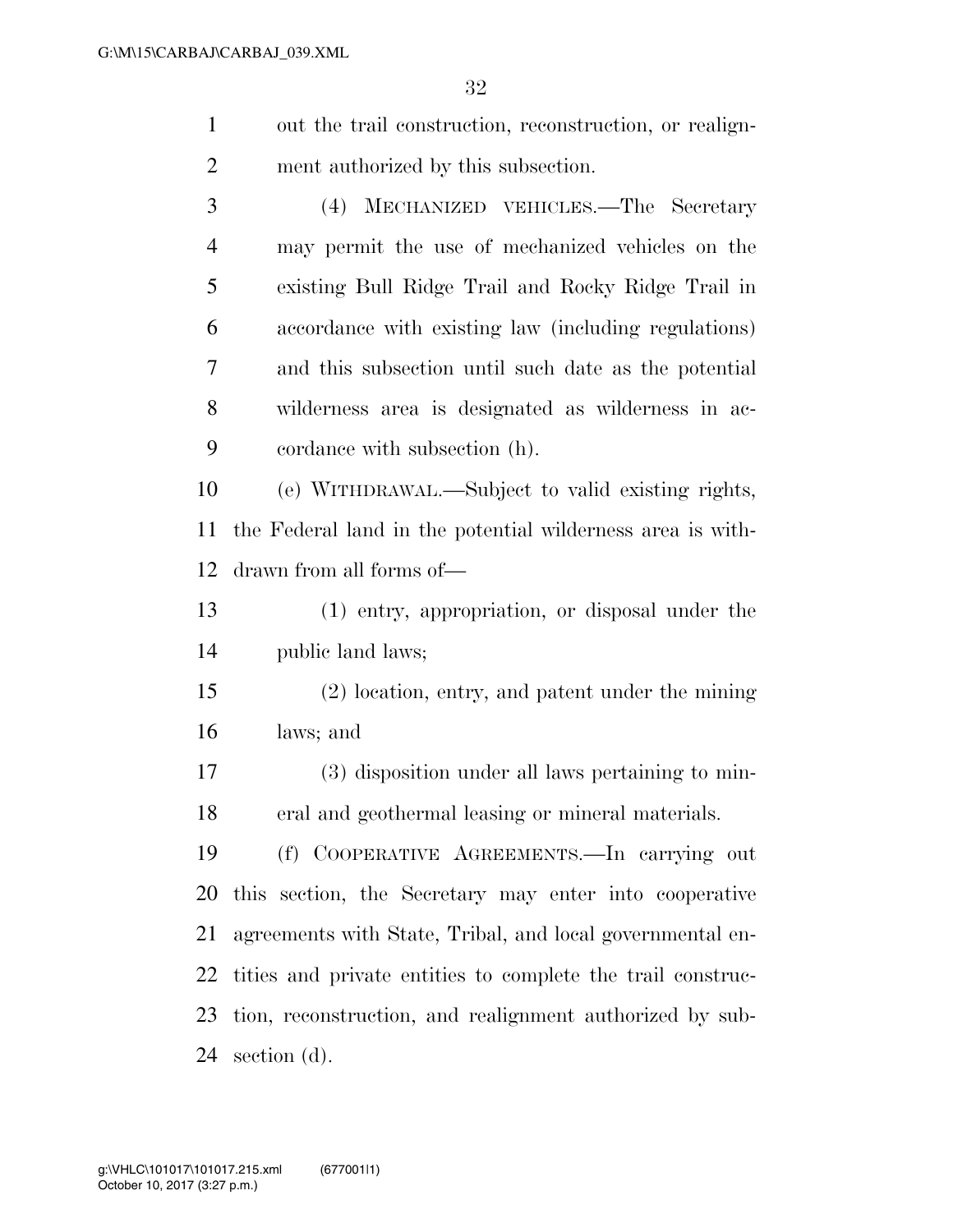(g) BOUNDARIES.—The Secretary shall modify the boundary of the potential wilderness area to exclude any area within 50 feet of the centerline of the new location of any trail that has been constructed, reconstructed, or realigned under subsection (d).

(h) WILDERNESS DESIGNATION.—

 (1) IN GENERAL.—The potential wilderness area, as modified under subsection (g), shall be des- ignated as wilderness and as a component of the Na- tional Wilderness Preservation System on the earlier of—

- (A) the date on which the Secretary pub- lishes in the Federal Register notice that the trail construction, reconstruction, or alignment authorized by subsection (d) has been com-pleted; and
- (B) the date that is 20 years after the date of enactment of this Act.

 (2) ADMINISTRATION OF WILDERNESS.—On designation as wilderness under this section, the po-tential wilderness area shall be—

 (A) incorporated into the San Rafael Wil- derness, as designated by Public Law 90–271 (82 Stat. 51), the California Wilderness Act of 1984 (Public Law 98–425; 16 U.S.C. 1132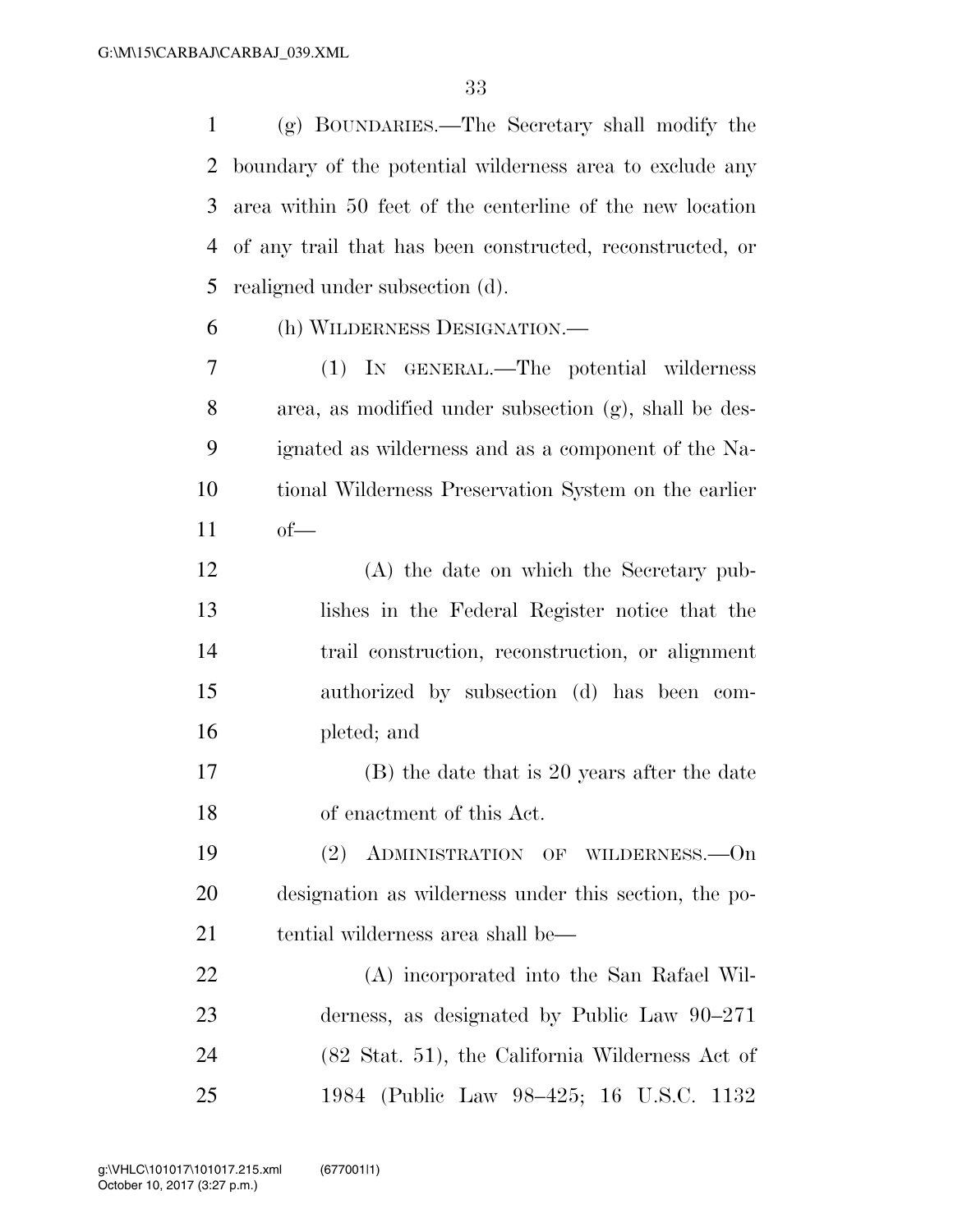| $\mathbf{1}$    | note), and the Los Padres Condor Range and                                                   |
|-----------------|----------------------------------------------------------------------------------------------|
| $\overline{2}$  | River Protection Act (Public Law 102–301; 106                                                |
| 3               | Stat. 242), and section 3; and                                                               |
| $\overline{4}$  | (B) administered in accordance with sec-                                                     |
| 5               | tion 5 and the Wilderness Act (16 U.S.C. 1131)                                               |
| 6               | et seq.).                                                                                    |
| 7               | SEC. 8. DESIGNATION OF SCENIC AREAS.                                                         |
| 8               | (a) IN GENERAL.—Subject to valid existing rights,                                            |
| 9               | there are established the following scenic areas:                                            |
| 10              | (1) CONDOR RIDGE SCENIC AREA.—Certain                                                        |
| 11              | land in the Los Padres National Forest comprising                                            |
| 12              | approximately 18,666 acres, as generally depicted on                                         |
| 13              | the map entitled "Condor Ridge Scenic Area-Pro-                                              |
| 14              | posed" and dated October 4, 2017, which shall be                                             |
| 15              | known as the "Condor Ridge Scenic Area".                                                     |
| 16              | (2) BLACK MOUNTAIN SCENIC AREA.—Certain                                                      |
| 17              | land in the Los Padres National Forest and the Ba-                                           |
| 18              | kersfield Field Office of the Bureau of Land Man-                                            |
| 19              | agement comprising approximately 16,216 acres, as                                            |
| 20              | generally depicted on the map entitled "Black Moun-                                          |
| 21              | tain Scenic Area—Proposed" and dated October 4,                                              |
| 22              | 2017, which shall be known as the "Black Mountain"                                           |
| 23              | Scenic Area".                                                                                |
| $\mathcal{L}$ 1 | $\Lambda$ ) M <sub>t</sub> pe $\Lambda$ <sub>ID</sub> I pe $\Lambda$ <sub>I</sub> Deceptions |

(b) MAPS AND LEGAL DESCRIPTIONS.—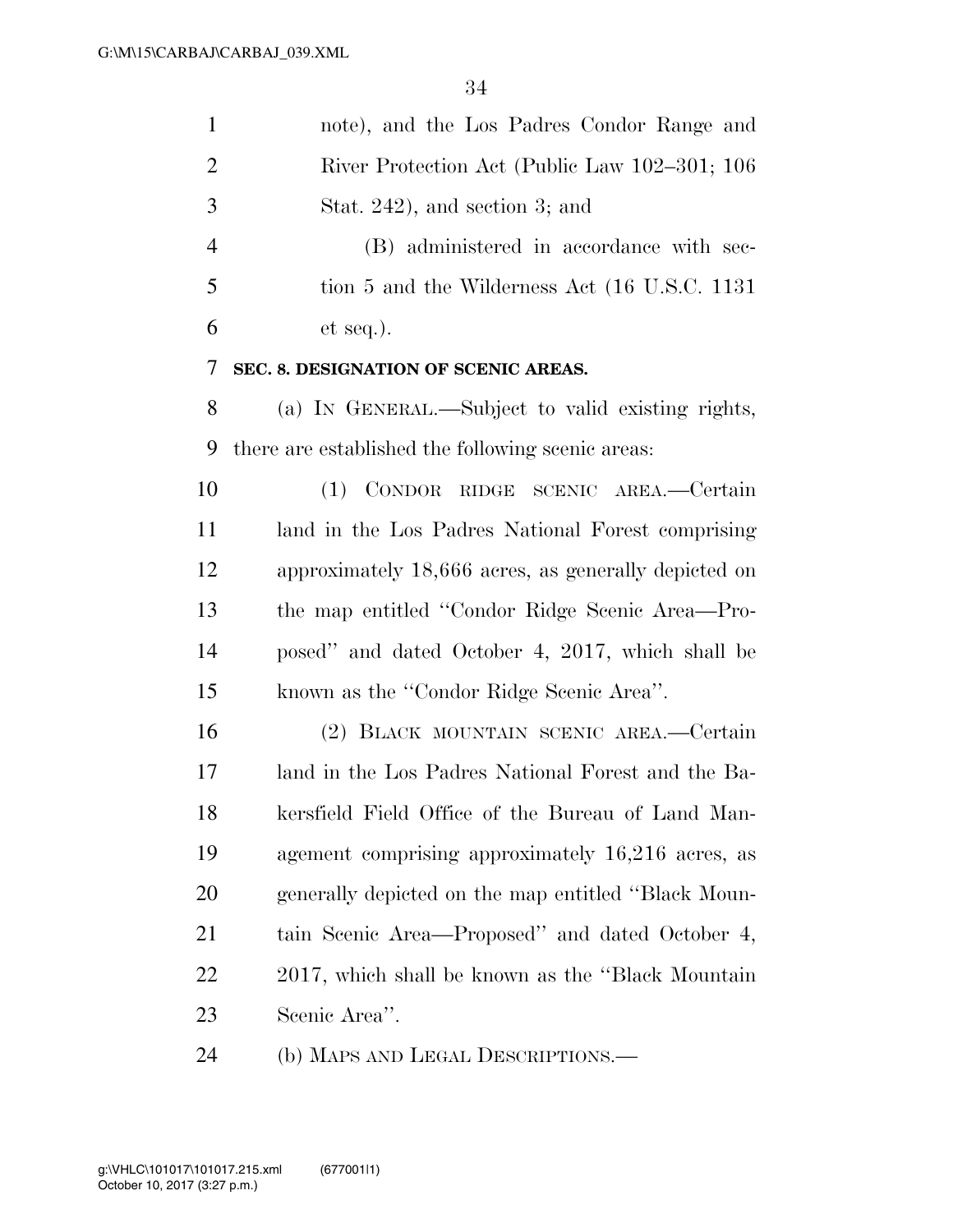| $\mathbf{1}$   | $(1)$ In GENERAL.—As soon as practicable after                   |
|----------------|------------------------------------------------------------------|
| $\overline{2}$ | the date of enactment of this Act, the Secretary of              |
| 3              | Agriculture shall file a map and legal description of            |
| $\overline{4}$ | the Condor Ridge Scenic Area and Black Mountain                  |
| 5              | Scenic Area with-                                                |
| 6              | (A) the Committee on Energy and Natural                          |
| 7              | Resources of the Senate; and                                     |
| 8              | (B) the Committee on Natural Resources                           |
| 9              | of the House of Representatives.                                 |
| 10             | (2) FORCE OF LAW.—The maps and legal de-                         |
| 11             | scriptions filed under paragraph (1) shall have the              |
| 12             | same force and effect as if included in this Act, ex-            |
| 13             | cept that the Secretary of Agriculture may correct               |
| 14             | any clerical and typographical errors in the maps                |
| 15             | and legal descriptions.                                          |
| 16             | (3) PUBLIC AVAILABILITY.—The<br>maps and                         |
| 17             | legal descriptions filed under paragraph (1) shall be            |
| 18             | on file and available for public inspection in the ap-           |
| 19             | propriate offices of the Forest Service and Bureau               |
| 20             | of Land Management.                                              |
| 21             | (c) PURPOSE.—The purpose of the scenic areas is to               |
| 22             | conserve, protect, and enhance for the benefit and enjoy-        |
| 23             | ment of present and future generations the ecological, sce-      |
| 24             | nic, wildlife, recreational, cultural, historical, natural, edu- |
| 25             | cational, and scientific resources of the scenic areas.          |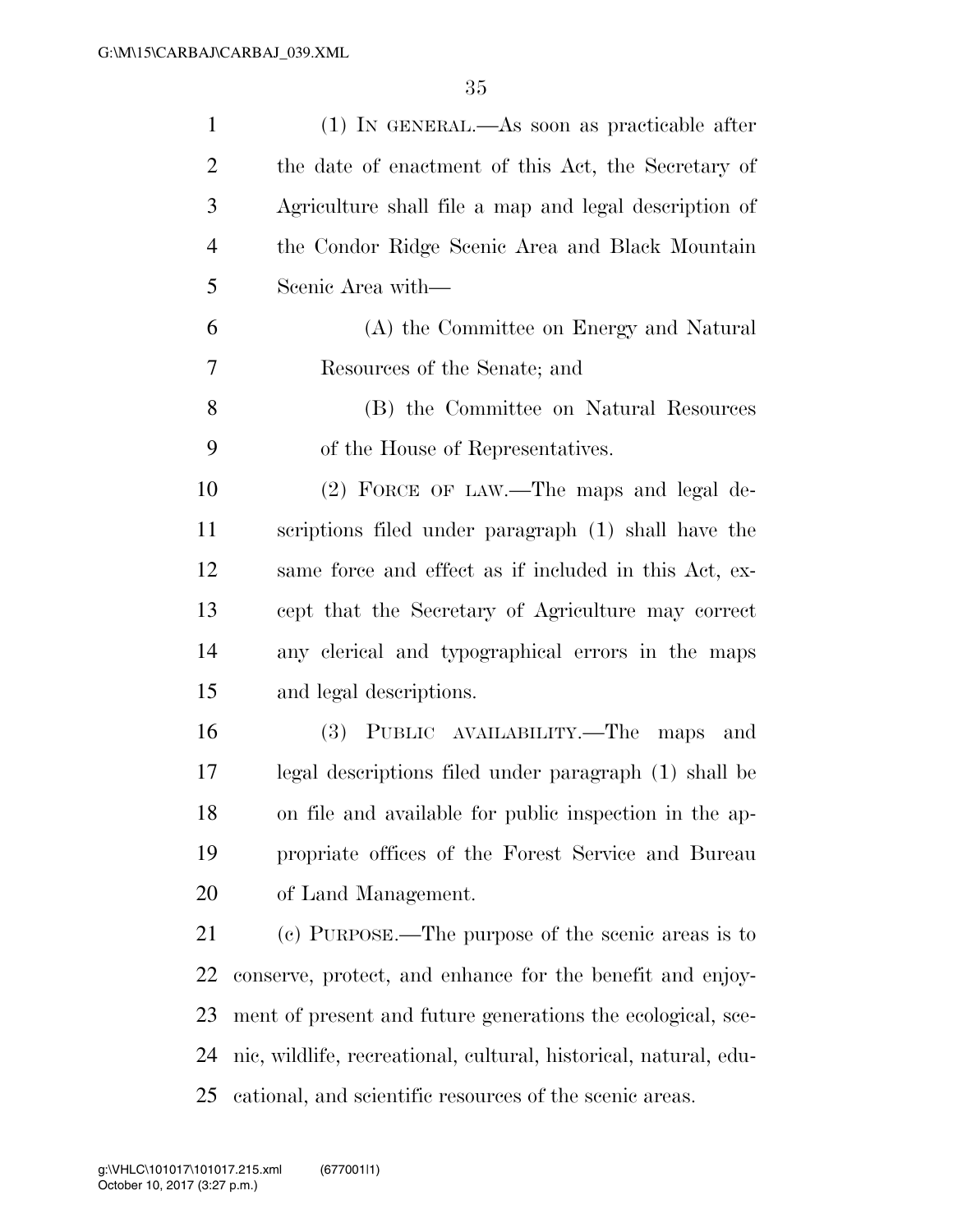| $\mathbf{1}$   | (d) MANAGEMENT.—                                            |
|----------------|-------------------------------------------------------------|
| 2              | (1) IN GENERAL.—The Secretary shall admin-                  |
| 3              | ister the scenic areas—                                     |
| $\overline{4}$ | (A) in a manner that conserves, protects,                   |
| 5              | and enhances the resources of the scenic areas,             |
| 6              | and in particular the scenic character attributes           |
| 7              | of the scenic areas; and                                    |
| 8              | (B) in accordance with—                                     |
| 9              | (i) this section;                                           |
| 10             | (ii) the Federal Land Policy and Man-                       |
| 11             | agement Act $(43 \text{ U.S.C. } 1701 \text{ et seq.})$ for |
| 12             | land under the jurisdiction of the Secretary                |
| 13             | of the Interior;                                            |
| 14             | (iii) any laws (including regulations)                      |
| 15             | relating to the National Forest System, for                 |
| 16             | land under the jurisdiction of the Secretary                |
| 17             | of Agriculture; and                                         |
| 18             | (iv) any other applicable law (includ-                      |
| 19             | ing regulations).                                           |
| 20             | (2) USES.—The Secretary shall only allow those              |
| 21             | uses of the scenic areas that the Secretary deter-          |
| 22             | mines would further the purposes described in sub-          |
| 23             | section $(c)$ .                                             |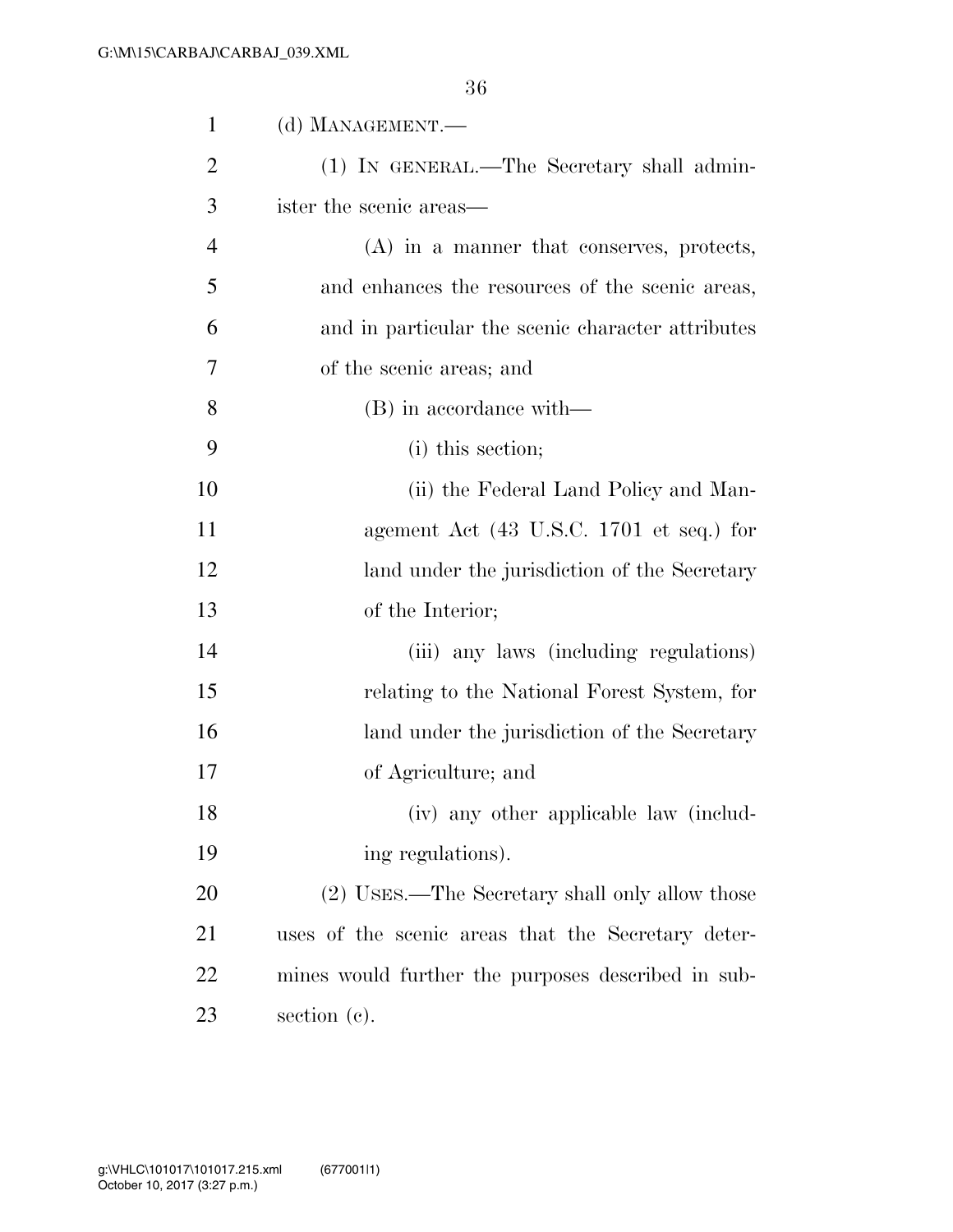| $\mathbf{1}$ | (e) WITHDRAWAL.—Subject to valid existing rights,      |
|--------------|--------------------------------------------------------|
| 2            | the Federal land in the scenic areas is withdrawn from |
| 3            | all forms of—                                          |
| 4            | (1) entry, appropriation, or disposal under the        |
| 5            | public land laws;                                      |
| 6            | (2) location, entry, and patent under the mining       |
| 7            | laws; and                                              |
| 8            | (3) disposition under all laws pertaining to min-      |
| 9            | eral and geothermal leasing or mineral materials.      |
| 10           | (f) PROHIBITED USES.—The following shall be pro-       |
| 11           | hibited on the Federal land within the scenic areas:   |
| 12           | (1) Permanent roads.                                   |
| 13           | (2) Permanent structures.                              |
| 14           | (3) Timber harvesting except when necessary            |
| 15           | for the purposes described in subsection (g).          |
| 16           | (4) Transmission lines.                                |
| 17           | (5) Except as necessary to meet the minimum            |
| 18           | requirements for the administration of the scenic      |
| 19           | areas and to protect public health and safety—         |
| 20           | $(A)$ the use of motorized vehicles; or                |
| 21           | (B) the establishment of temporary roads.              |
| 22           | (6) Commercial enterprises, except as necessary        |
| 23           | for realizing the purposes of the scenic areas.        |
| 24           | (g) WILDFIRE, INSECT, AND DISEASE MANAGE-              |
| 25           | MENT.—Consistent with this section, the Secretary may  |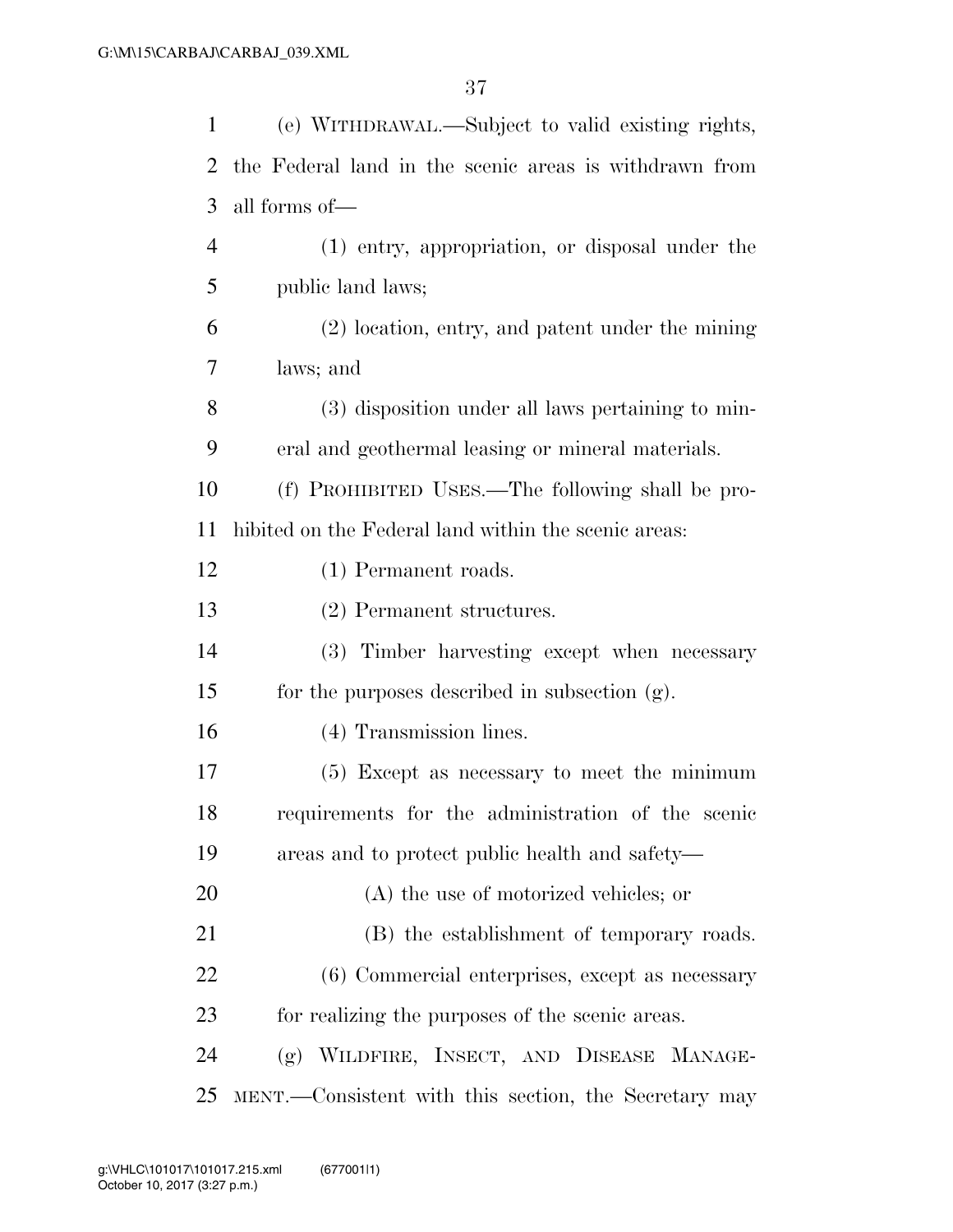take any measures in the scenic areas that the Secretary determines to be necessary to control fire, insects, and dis- eases, including, as the Secretary determines to be appro- priate, the coordination of those activities with the State or a local agency.

 (h) ADJACENT MANAGEMENT.—The fact that an oth- erwise authorized activity or use can be seen or heard within a scenic area shall not preclude the activity or use outside the boundary of the scenic area.

### **SEC. 9. CONDOR NATIONAL RECREATION TRAIL.**

(a) FINDINGS.—Congress finds that—

 (1) the Condor National Recreation Trail is named after the California Condor, a critically en- dangered bird species which lives along the extent of the Condor National Recreation Trail within the Los Padres National Forest; and

 (2) the Condor National Recreation Trail will traverse a diversity of geography and communities through the southern and northern sections of the Los Padres National Forest.

 (b) PURPOSE.—The purpose of the Condor National Recreation Trail is to provide a continual hiking trail cor- ridor spanning the entire length of the Los Padres Na- tional Forest along the coastal mountains of Central Cali-fornia.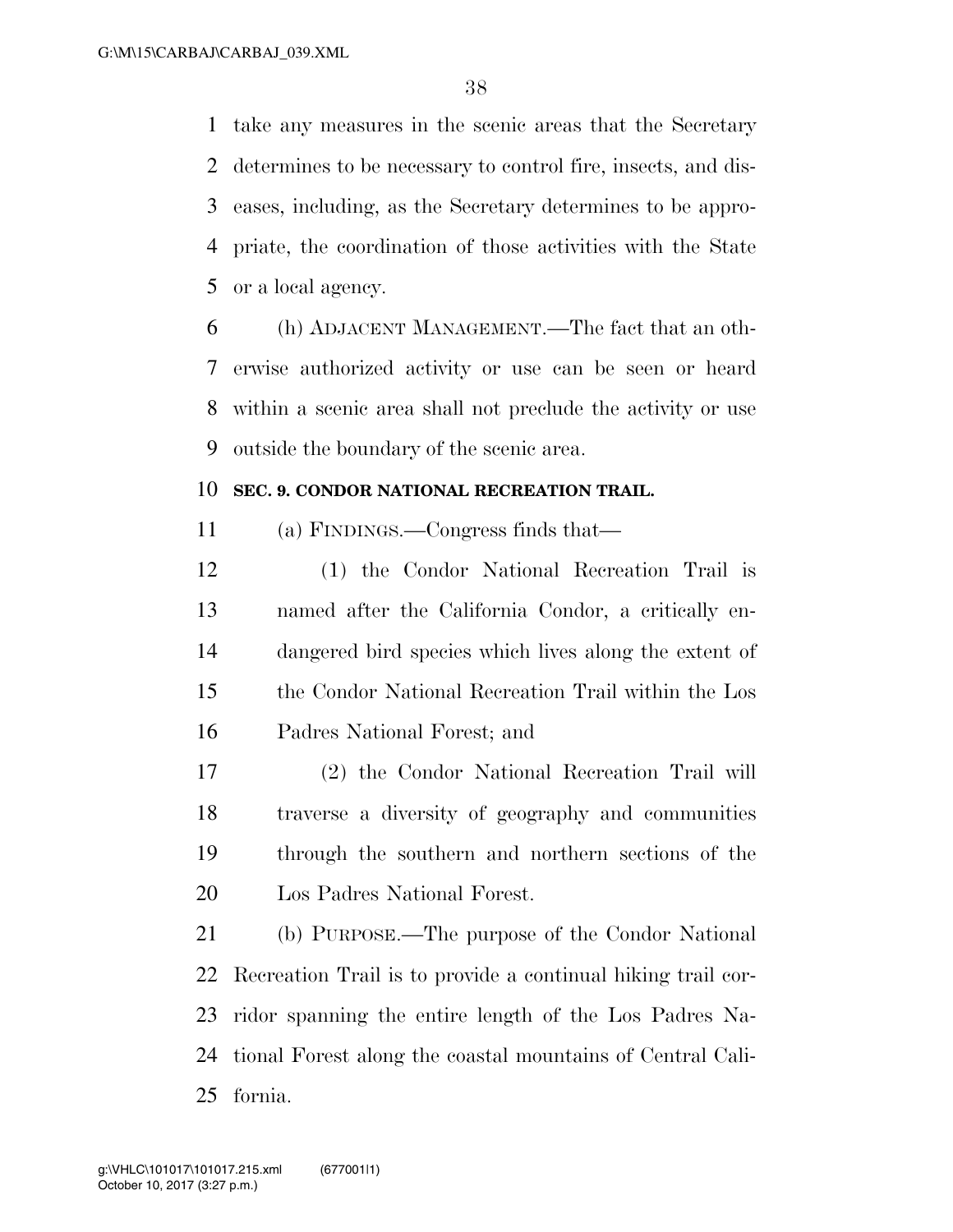| $\mathbf{1}$   | (c) AMENDMENT.—Section $5(a)$ of the National                  |
|----------------|----------------------------------------------------------------|
| 2              | Trails System Act $(16 \text{ U.S.C. } 1244(a))$ is amended by |
| 3              | adding at the end the following:                               |
| $\overline{4}$ | $``(31)$ CONDOR NATIONAL<br><b>RECREATION</b>                  |
| 5              | TRAIL.-                                                        |
| 6              | "(A) IN GENERAL.—After completion of                           |
| 7              | the study under subparagraph (E), the Sec-                     |
| 8              | retary shall designate the Condor National                     |
| 9              | Recreation Trail, extending from Lake Piru to                  |
| 10             | the Botchers Gap Campground in the Monterey                    |
| 11             | County corridor.                                               |
| 12             | "(B) ADMINISTRATION.—The Condor Na-                            |
| 13             | tional Recreation Trail (referred to in this para-             |
| 14             | graph as the 'trail') shall be administered by                 |
| 15             | the Secretary of Agriculture, in consultation                  |
| 16             | with-                                                          |
| 17             | "(i) other Federal, State, Tribal, re-                         |
| 18             | gional, and local agencies;                                    |
| 19             | "(ii) private landowners; and                                  |
| 20             | "(iii) other interested organizations.                         |
| 21             | "(C) CONTINUAL ROUTE.—In building new                          |
| 22             | connectors, and realigning existing trails, the                |
| 23             | Secretary shall—                                               |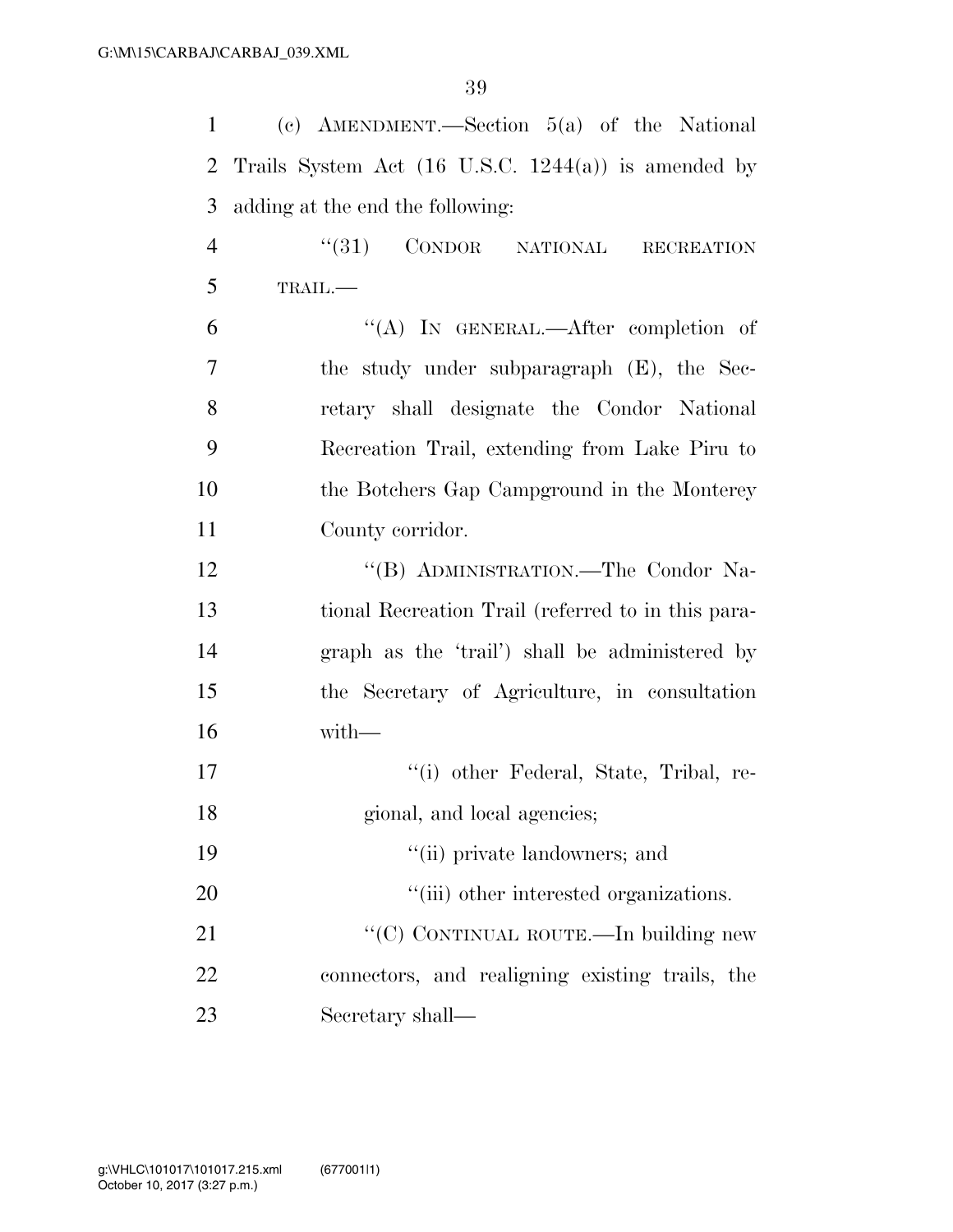| $\mathbf{1}$   | "(i) provide for a continual route           |
|----------------|----------------------------------------------|
| $\overline{2}$ | through the southern and northern Los        |
| 3              | Padres National Forest;                      |
| $\overline{4}$ | "(ii) promote recreational, scenic, wil-     |
| 5              | derness and cultural values;                 |
| 6              | "(iii) enhance connectivity with the         |
| $\tau$         | overall National Forest trail system;        |
| 8              | "(iv) emphasize safe and continuous          |
| 9              | public access, dispersal from high-use       |
| 10             | areas, and suitable water sources; and       |
| 11             | $f'(v)$ to the extent practicable, provide   |
| 12             | all-year use.                                |
| 13             | $``$ (D) PRIVATE PROPERTY RIGHTS.—           |
| 14             | "(i) IN GENERAL.—No portions of the          |
| 15             | trail may be located on non-Federal land     |
| 16             | without the written consent of the land-     |
| 17             | owner and without obtaining a permanent      |
| 18             | easement or right-of-way.                    |
| 19             | PROHIBITION.—The Secretary<br>``(ii)         |
| 20             | shall not acquire for the trail any land or  |
| 21             | interest in land outside the exterior bound- |
| 22             | ary of any federally managed area without    |
| 23             | the consent of the owner of land or interest |
|                |                                              |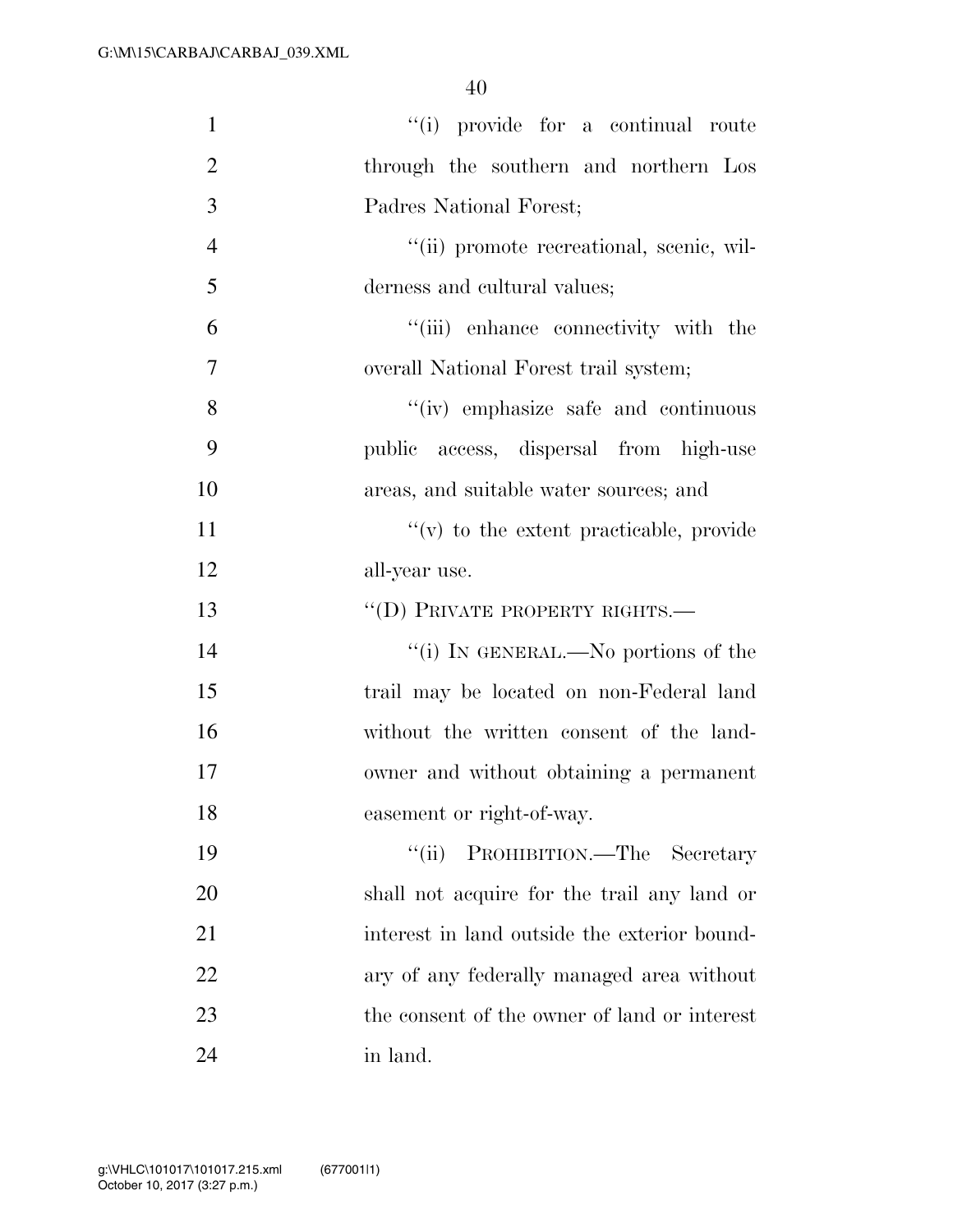| $\mathbf{1}$   | "(iii) EFFECT.—Nothing in this para-        |
|----------------|---------------------------------------------|
| $\overline{2}$ | $graph$ —                                   |
| 3              | "(I) requires any private prop-             |
| $\overline{4}$ | erty owner to allow public access (in-      |
| 5              | cluding Federal, State, or local gov-       |
| 6              | ernment access) to private property;        |
| $\overline{7}$ | <b>or</b>                                   |
| 8              | "(II) modifies any provision of             |
| 9              | Federal, State, or local law with re-       |
| 10             | spect to public access to or use of pri-    |
| 11             | vate land.                                  |
| 12             | " $(E)$ STUDY.—                             |
| 13             | "(i) STUDY REQUIRED.—Not later              |
| 14             | than 6 years after the date of enactment    |
| 15             | of this paragraph, the Secretary of Agri-   |
| 16             | culture shall submit a study, including a   |
| 17             | detailed map, that describes the entire     |
| 18             | route addresses the feasibility of, and al- |
| 19             | ternatives for, connecting the northern and |
| 20             | southern portions of the Los Padres Na-     |
| 21             | tional Forest using a trail corridor across |
| 22             | the applicable portions of the Northern     |
| 23             | and Southern Santa Lucia Mountains of       |
| 24             | the Southern California Coastal Range       |
| 25             | $to-$                                       |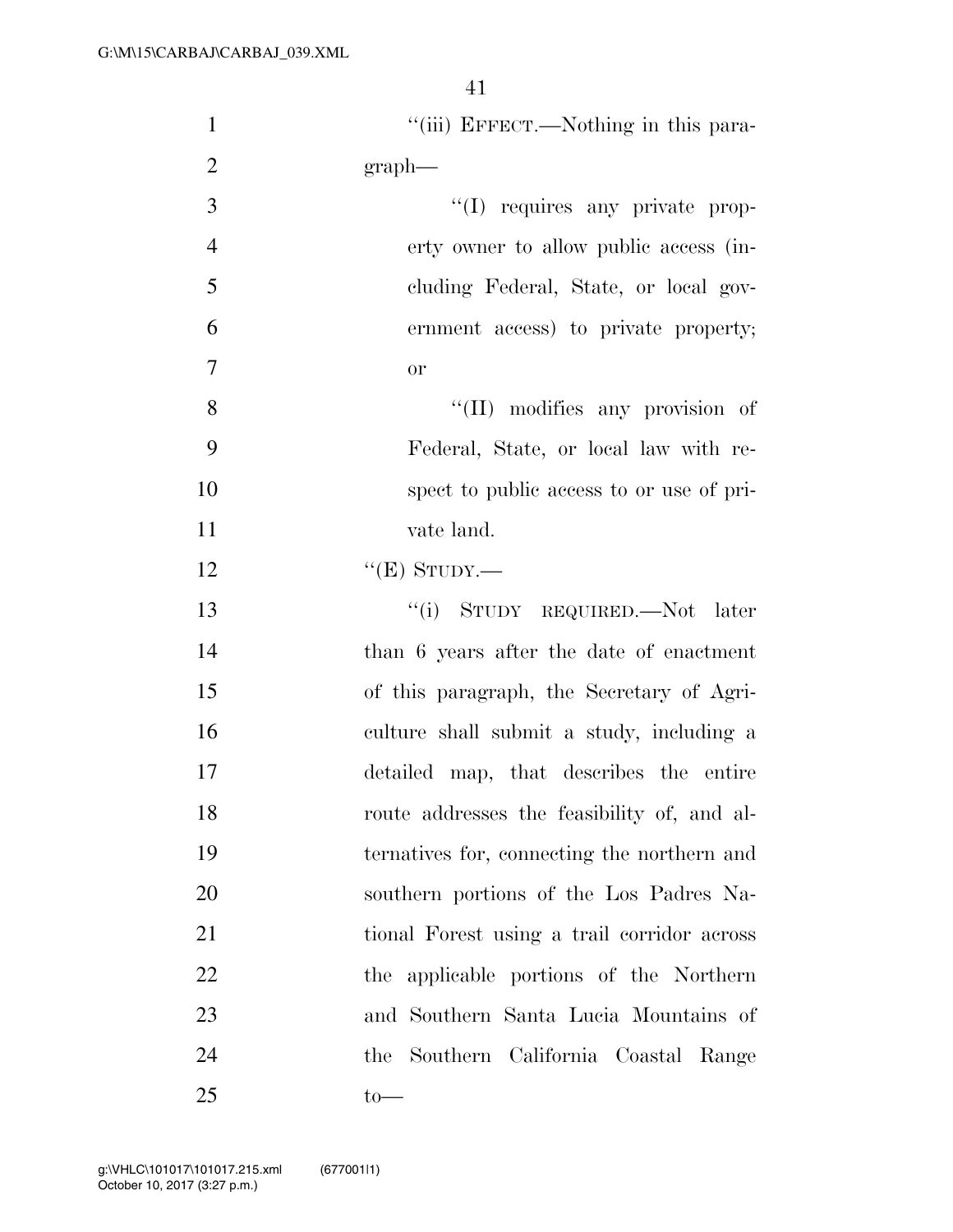| $\mathbf{1}$   | $\lq\lq$ (I) the Committee on Energy                        |
|----------------|-------------------------------------------------------------|
| $\overline{2}$ | and Natural Resources of the Senate;                        |
| 3              | and                                                         |
| $\overline{4}$ | "(II) the Committee on Natural                              |
| 5              | Resources of the House of Represent-                        |
| 6              | atives.                                                     |
| 7              | "(ii) ADDITIONAL REQUIREMENT.—In                            |
| 8              | completing the study required by clause                     |
| 9              | (i), the Secretary of Agriculture shall con-                |
| 10             | sult with-                                                  |
| 11             | "(I) appropriate Federal, State,                            |
| 12             | Tribal, regional, and local agencies;                       |
| 13             | "(II) private landowners;                                   |
| 14             | "(III) nongovernmental organiza-                            |
| 15             | tions; and                                                  |
| 16             | "(IV) members of the public.".                              |
| 17             | "(F) MAP.—The map referred to in sub-                       |
| 18             | paragraph $(E)(i)$ shall be on file and available           |
| 19             | for public inspection in the appropriate offices            |
| 20             | of the Forest Service.".                                    |
| 21             | (d) COOPERATIVE AGREEMENTS.—In carrying out                 |
| 22             | this section (including the amendments made by this sec-    |
| 23             | tion), the Secretary of Agriculture may enter into coopera- |
| 24             | tive agreements with State, Tribal, and local government    |
| 25             | entitles and private entities to complete needed trail con- |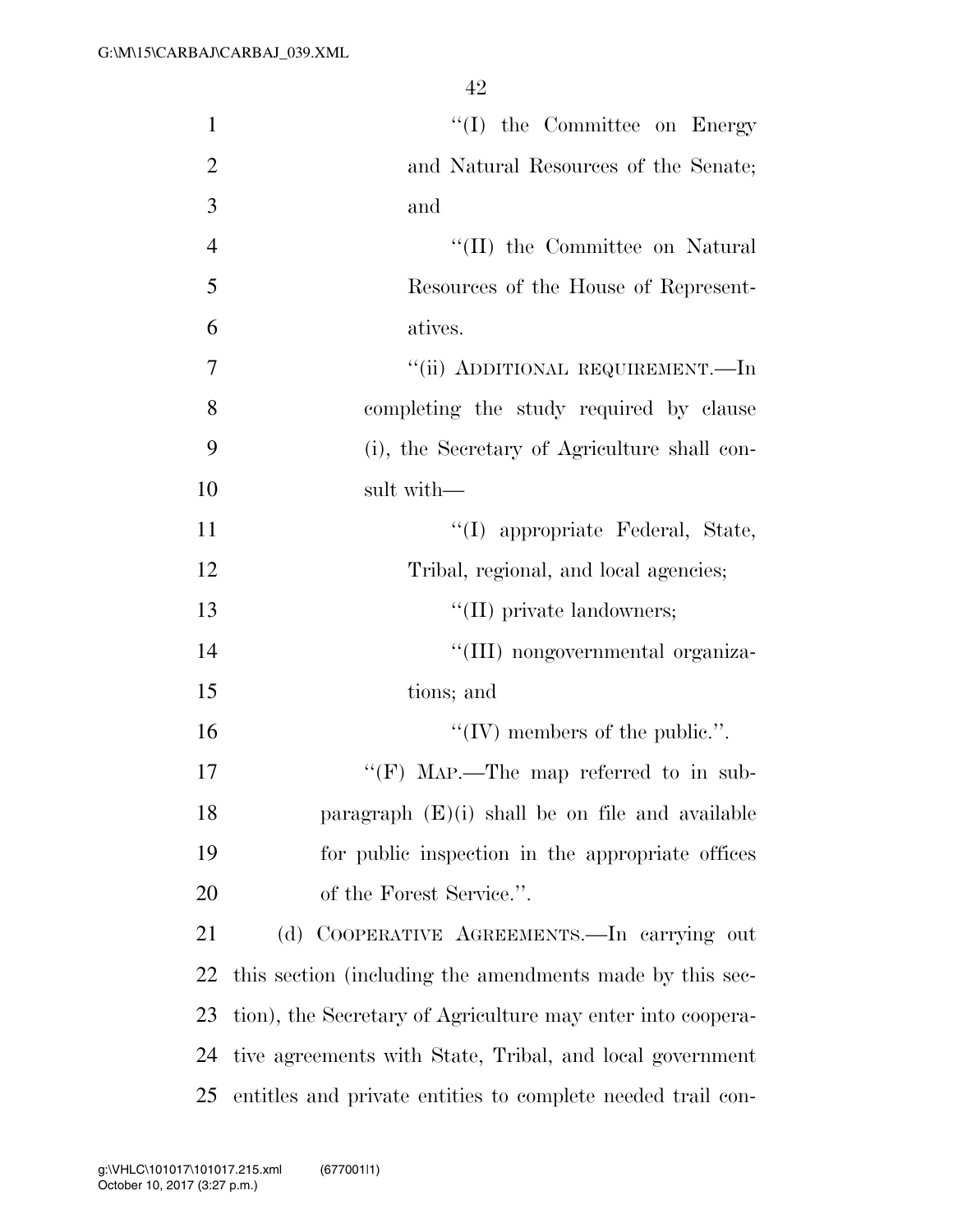struction, reconstruction, and realignment projects au- thorized by this section (including the amendments made by this section).

### **SEC. 10. FOREST SERVICE STUDY.**

 Not later than 6 years after the date of enactment of this Act, the Secretary of Agriculture (acting through the Chief of the Forest Service) shall study the feasibility of opening a new trail, for vehicles measuring 50 inches or less, connecting Forest Service Highway 95 to the exist- ing off-highway vehicle trail system in the Ballinger Can-yon off-highway vehicle area.

### **SEC. 11. NONMOTORIZED RECREATION OPPORTUNITIES.**

 Not later than 6 years after the date of enactment of this Act, the Secretary of Agriculture, in consultation with interested parties, shall conduct a study to improve nonmotorized recreation trail opportunities (including mountain bicycling) on land not designated as wilderness within the Santa Barbara, Ojai, and Mt. Pinos ranger dis-tricts.

#### **SEC. 12. USE BY MEMBERS OF TRIBES.**

 (a) ACCESS.—The Secretary shall ensure that Tribes have access, in accordance with the Wilderness Act (16 U.S.C. 1131 et seq.), to the wilderness areas, scenic areas, and potential wilderness areas designated by this Act for traditional cultural and religious purposes.